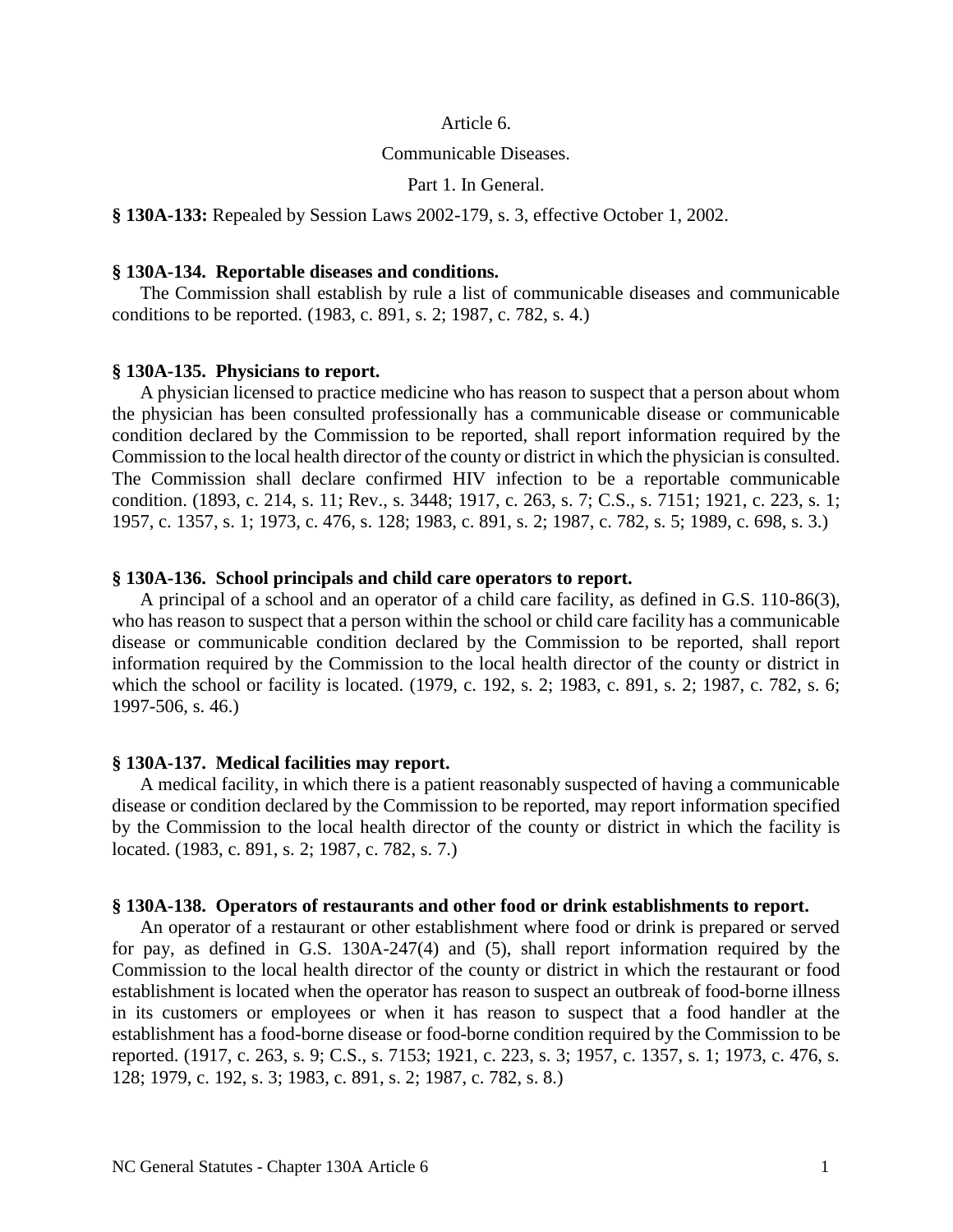## **§ 130A-139. Persons in charge of laboratories to report.**

A person in charge of a laboratory providing diagnostic service in this State shall report information required by the Commission to a public health agency specified by the Commission when the laboratory makes any of the following findings:

- (1) Sputa, gastric contents, or other specimens which are smear positive for acid fast bacilli or culture positive for Mycobacterium tuberculosis;
- (2) Urethral smears positive for Gram-negative intracellular diplococci or any culture positive for Neisseria gonorrhoeae;
- (3) Positive serological tests for syphilis or positive darkfield examination; [or]
- (4) Any other positive test indicative of a communicable disease or communicable condition for which laboratory reporting is required by the Commission. (1981, c. 81, s. 1; 1983, c. 891, s. 2; 1987, c. 782, s. 9; 2001-28, s. 1.)

### **§ 130A-140. Local health directors to report.**

A local health director shall report to the Department all cases of diseases or conditions or laboratory findings of residents of the jurisdiction of the local health department which are reported to the local health director pursuant to this Article. A local health director shall report all other cases and laboratory findings reported pursuant to this Article to the local health director of the county, district, or authority where the person with the reportable disease or condition or laboratory finding resides. (1919, c. 206, s. 2; C.S., s. 7192; 1957, c. 1357, s. 1; 1961, c. 753; 1973, c. 476, s. 128; 1983, c. 891, s. 2; 1987, c. 782, s. 10; 1997-502, s. 10.)

### **§ 130A-141. Form, content and timing of reports.**

The Commission shall adopt rules which establish the specific information to be submitted when making a report required by this Article, time limits for reporting, the form of the reports and to whom reports of laboratory findings are to be made. (1983, c. 891, s. 2; 1987, c. 782, s. 11.)

### **§ 130A-141.1. Temporary order to report.**

(a) The State Health Director may issue a temporary order requiring health care providers to report symptoms, diseases, conditions, trends in use of health care services, or other health-related information when necessary to conduct a public health investigation or surveillance of an illness, condition, or symptoms that may indicate the existence of a communicable disease or condition that presents a danger to the public health. The order shall specify which health care providers must report, what information is to be reported, and the period of time for which reporting is required. The period of time for which reporting is required pursuant to a temporary order shall not exceed 90 days. The Commission may adopt rules to continue the reporting requirement when necessary to protect the public health.

(b) For the purposes of this section, the term "health care provider" has the same meaning as that term is defined in G.S. 130A-476 $(g)$ . (2004-80, s. 5.)

### **§ 130A-142. Immunity of persons who report.**

A person who makes a report pursuant to the provisions of this Article shall be immune from any civil or criminal liability that might otherwise be incurred or imposed as a result of making that report. (1983, c. 891, s. 2; 1987, c. 782, s. 12.)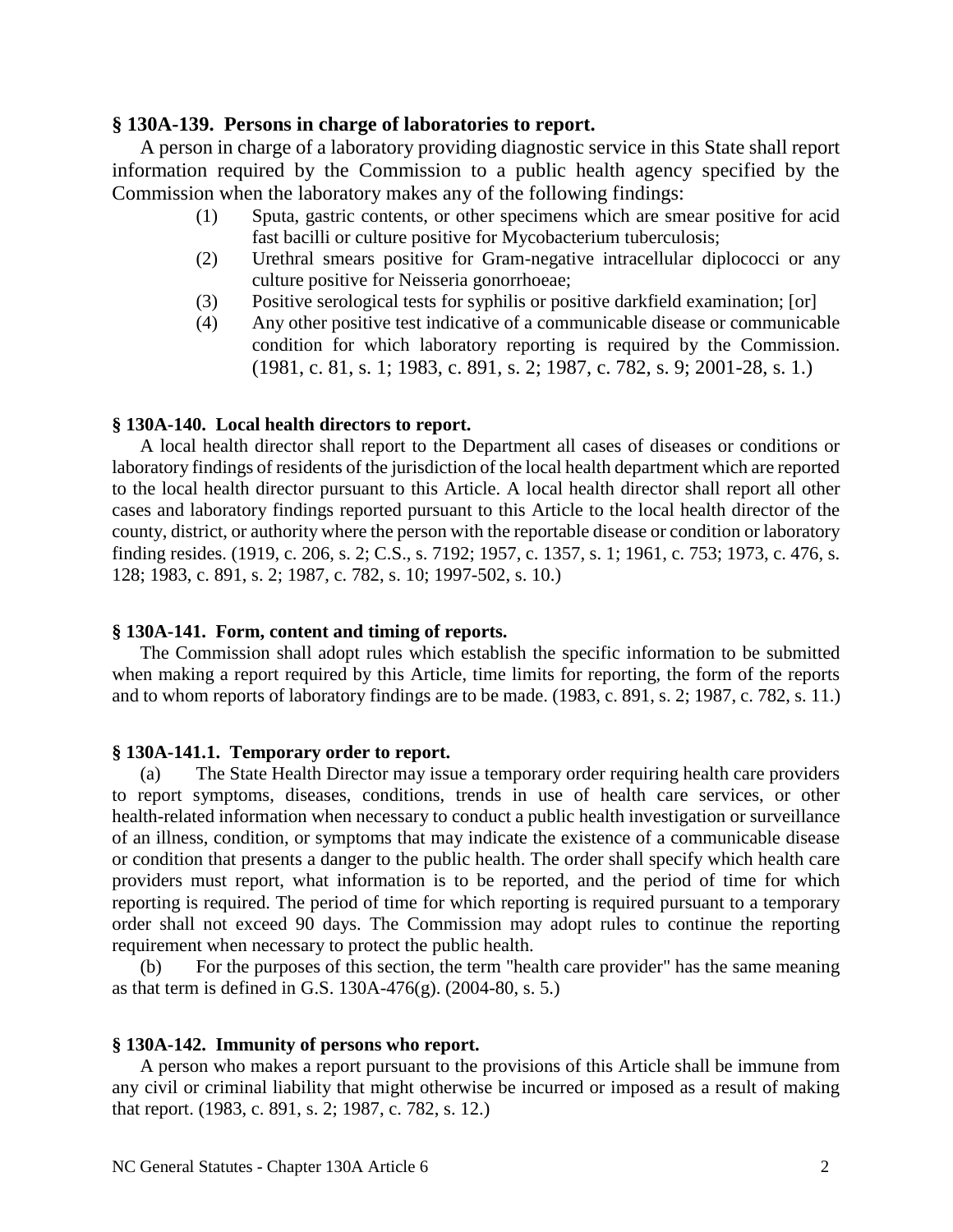# **§ 130A-143. Confidentiality of records.**

All information and records, whether publicly or privately maintained, that identify a person who has or may have a disease or condition required to be reported pursuant to the provisions of this Article shall be strictly confidential. This information shall not be released or made public except under the following circumstances:

- (1) Release is made of specific medical or epidemiological information for statistical purposes in a way that no person can be identified.
- (2) Release is made of all or part of the medical record with the written consent of the person or persons identified or the person's personal representative, as defined in 45 Code of Federal Regulations § 164.502.
- (3) Release is made for purposes of treatment, payment, research, or health care operations to the extent that disclosure is permitted under 45 Code of Federal Regulations §§ 164.506 and 164.512(i). For purposes of this section, the terms "treatment," "payment," "research," and "health care operations" have the meaning given those terms in 45 Code of Federal Regulations § 164.501.
- (4) Release is necessary to protect the public health and is made as provided by the Commission in its rules regarding control measures for communicable diseases and conditions.
- (5) Release is made pursuant to other provisions of this Article.
- (6) Release is made pursuant to court order or a subpoena issued by a judicial official. Upon request of the person identified in the record, the record shall be reviewed in camera. In the trial, the trial judge may, during the taking of testimony concerning such information, exclude from the courtroom all persons except the officers of the court, the parties and those engaged in the trial of the case.
- (7) Release is made by the Department or a local health department to a court or a judicial official for the purpose of enforcing this Article or Article 22 of this Chapter.
- (7a) Release is made by the Department or a local health department to a law enforcement official for any of the following purposes: (i) to prevent or lessen a serious or imminent threat to the health or safety of a person or the public, to the extent that disclosure is permitted under 45 Code of Federal Regulations § 164.512(j) and not otherwise permitted by subdivision (4) of this section, (ii) to enforce this Article or Article 22 of this Chapter, or (iii) to investigate a terrorist incident using nuclear, biological, or chemical agents. A law enforcement official who receives the information shall not disclose it further, except (i) when necessary to enforce this Article or Article 22 of this Chapter; or when necessary to conduct an investigation of a terrorist incident using nuclear, biological, or chemical agents; or (ii) when the Department or a local health department seeks the assistance of the law enforcement official in preventing or controlling the spread of the disease or condition and expressly authorizes the disclosure as necessary for that purpose.
- (8) Release is made by the Department or a local health department to another federal, State, tribal, or local public health agency for the purpose of preventing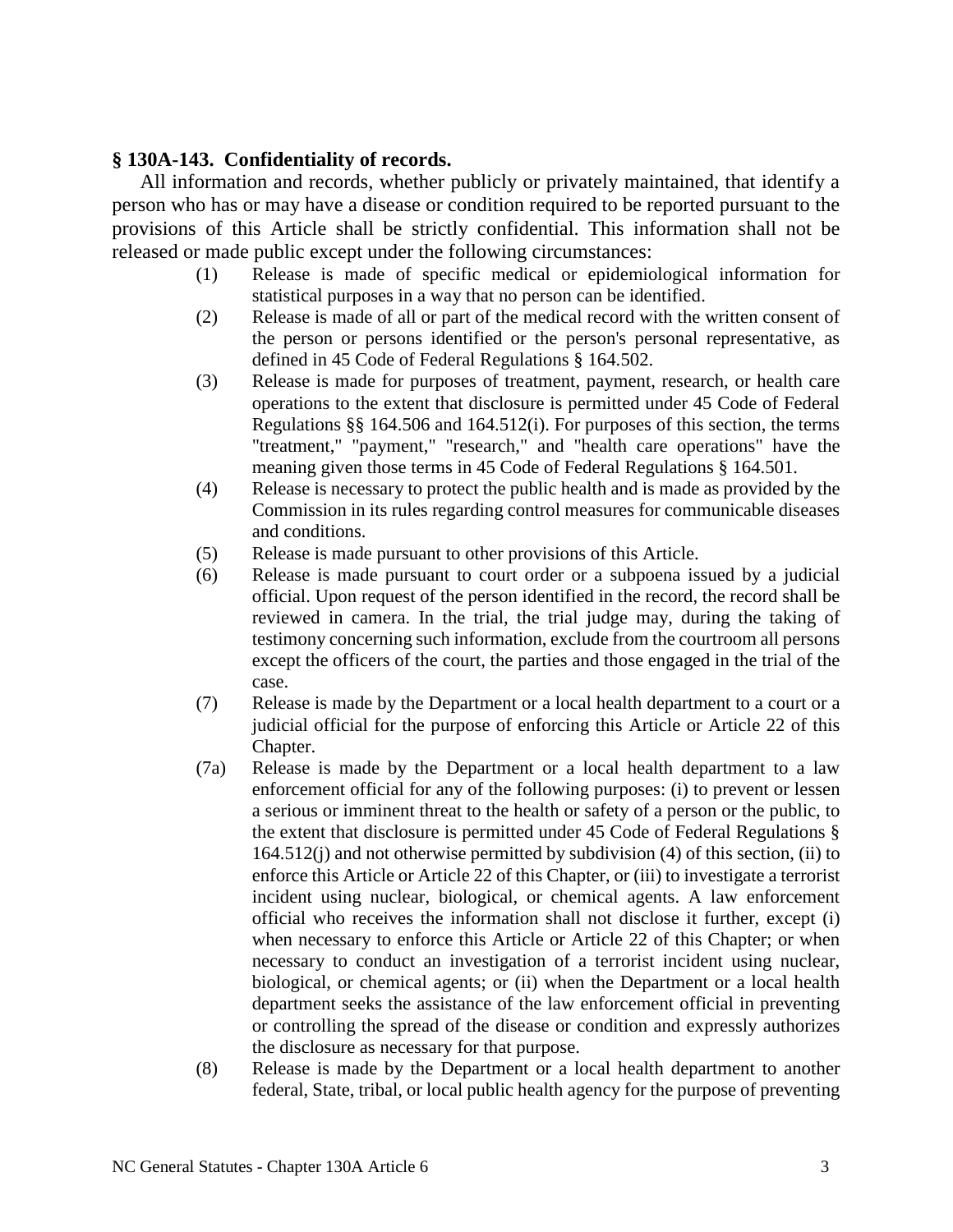or controlling the spread of a communicable disease or communicable condition.

- (9) Release is made by the Department for bona fide research purposes. The Commission shall adopt rules providing for the use of the information for research purposes.
- (10) Release is made pursuant to G.S. 130A-144(b).
- (11) Release is made pursuant to any other provisions of law that specifically authorize or require the release of information or records related to AIDS. (1983, c. 891, s. 2; 1987, c. 782, s. 13; 2002-179, s. 7; 2011-314, s. 4; 2020-3, s. 4.17(a).)

# **§ 130A-144. Investigation and control measures.**

(a) The local health director shall investigate, as required by the Commission, cases of communicable diseases and communicable conditions reported to the local health director pursuant to this Article.

(b) Physicians, persons in charge of medical facilities or laboratories, and other persons shall, upon request and proper identification, permit a local health director or the State Health Director to examine, review, and obtain a copy of medical or other records in their possession or under their control which the State Health Director or a local health director determines pertain to the (i) diagnosis, treatment, or prevention of a communicable disease or communicable condition for a person infected, exposed, or reasonably suspected of being infected or exposed to such a disease or condition, or (ii) the investigation of a known or reasonably suspected outbreak of a communicable disease or communicable condition.

(c) A physician or a person in charge of a medical facility or laboratory who permits examination, review or copying of medical records pursuant to subsection (b) shall be immune from any civil or criminal liability that otherwise might be incurred or imposed as a result of complying with a request made pursuant to subsection (b).

(d) The attending physician shall give control measures prescribed by the Commission to a patient with a communicable disease or communicable condition and to patients reasonably suspected of being infected or exposed to such a disease or condition. The physician shall also give control measures to other individuals as required by rules adopted by the Commission.

(e) The local health director shall ensure that control measures prescribed by the Commission have been given to prevent the spread of all reportable communicable diseases or communicable conditions and any other communicable disease or communicable condition that represents a significant threat to the public health. The local health department shall provide, at no cost to the patient, the examination and treatment for tuberculosis disease and infection and for sexually transmitted diseases designated by the Commission.

(f) All persons shall comply with control measures, including submission to examinations and tests, prescribed by the Commission subject to the limitations of G.S. 130A-148.

(g) The Commission shall adopt rules that prescribe control measures for communicable diseases and conditions subject to the limitations of G.S. 130A-148. Temporary rules prescribing control measures for communicable diseases and conditions shall be adopted pursuant to G.S. 150B-13.

(h) Anyone who assists in an inquiry or investigation conducted by the State Health Director for the purpose of evaluating the risk of transmission of HIV or Hepatitis B from an infected health care worker to patients, or who serves on an expert panel established by the State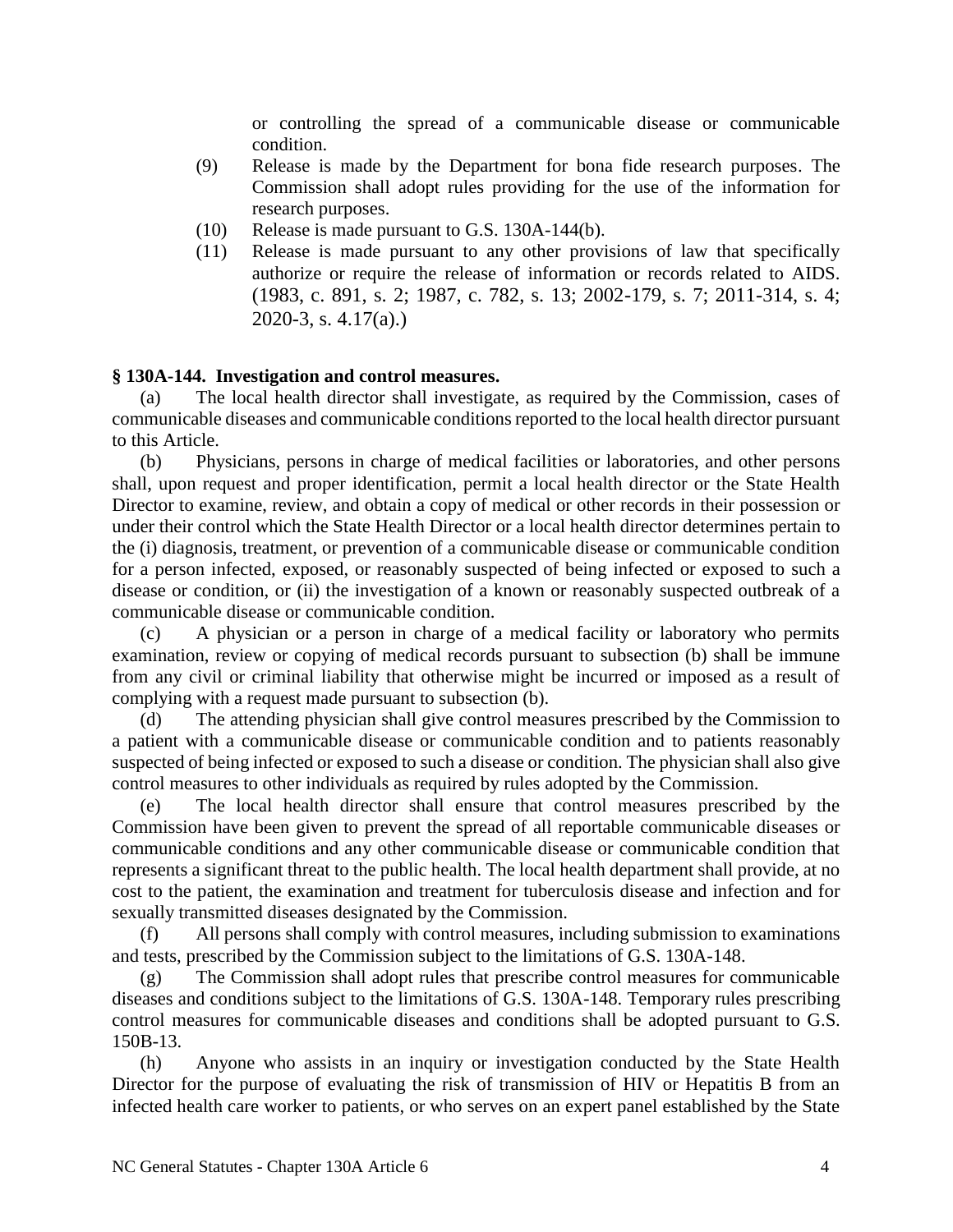Health Director for that purpose, shall be immune from civil liability that otherwise might be incurred or imposed for any acts or omissions which result from such assistance or service, provided that the person acts in good faith and the acts or omissions do not amount to gross negligence, willful or wanton misconduct, or intentional wrongdoing. This qualified immunity does not apply to acts or omissions which occur with respect to the operation of a motor vehicle. Nothing in this subsection provides immunity from liability for a violation of G.S. 130A-143. (1893, c. 214, s. 16; Rev., s. 4459; 1909, c. 793, s. 8; C.S., s. 7158; 1957, c. 1357, s. 1; 1973, c. 476, s. 128; 1983, c. 891, s. 2; 1987, c. 782, s. 14; 1991, c. 225, s. 1; 1995, c. 228, s. 1; 2001-28, s. 2; 2004-80, s. 6; 2009-501, s. 2.)

## **§ 130A-145. Quarantine and isolation authority.**

(a) The State Health Director and a local health director are empowered to exercise quarantine and isolation authority. Quarantine and isolation authority shall be exercised only when and so long as the public health is endangered, all other reasonable means for correcting the problem have been exhausted, and no less restrictive alternative exists.

(b) No person other than a person authorized by the State Health Director or local health director shall enter quarantine or isolation premises. Nothing in this subsection shall be construed to restrict the access of authorized health care, law enforcement, or emergency medical services personnel to quarantine or isolation premises as necessary in conducting their duties.

(c) Before applying quarantine or isolation authority to livestock or poultry for the purpose of preventing the direct or indirect conveyance of an infectious agent to persons, the State Health Director or a local health director shall consult with the State Veterinarian in the Department of Agriculture and Consumer Services.

(d) When quarantine or isolation limits the freedom of movement of a person or animal or of access to a person or animal whose freedom of movement is limited, the period of limited freedom of movement or access shall not exceed 30 calendar days. Any person substantially affected by that limitation may institute in superior court in Wake County or in the county in which the limitation is imposed an action to review that limitation. The official who exercises the quarantine or isolation authority shall give the persons known by the official to be substantially affected by the limitation reasonable notice under the circumstances of the right to institute an action to review the limitation. If a person or a person's representative requests a hearing, the hearing shall be held within 72 hours of the filing of that request, excluding Saturdays and Sundays. The person substantially affected by that limitation is entitled to be represented by counsel of the person's own choice or if the person is indigent, the person shall be represented by counsel appointed in accordance with Article 36 of Chapter 7A of the General Statutes and the rules adopted by the Office of Indigent Defense Services. The court shall reduce or terminate the limitation unless it determines, by the preponderance of the evidence, that the limitation is reasonably necessary to prevent or limit the conveyance of a communicable disease or condition to others.

If the State Health Director or the local health director determines that a 30-calendar-day limitation on freedom of movement or access is not adequate to protect the public health, the State Health Director or local health director must institute in superior court in the county in which the limitation is imposed an action to obtain an order extending the period of limitation of freedom of movement or access. If the person substantially affected by the limitation has already instituted an action in superior court in Wake County, the State Health Director must institute the action in superior court in Wake County or as a counterclaim in the pending case. Except as provided below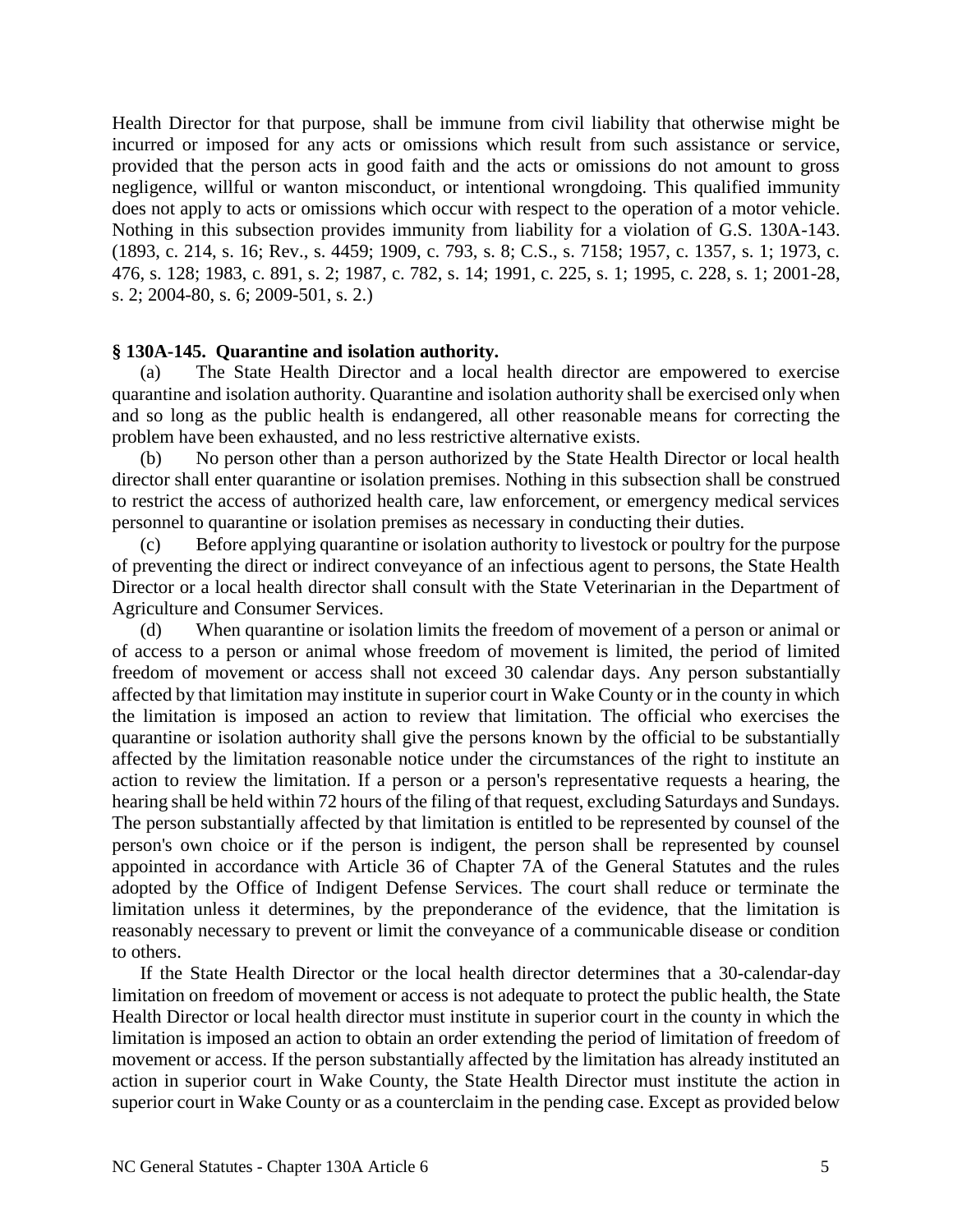for persons with tuberculosis, the court shall continue the limitation for a period not to exceed 30 days if it determines, by the preponderance of the evidence, that the limitation is reasonably necessary to prevent or limit the conveyance of a communicable disease or condition to others. The court order shall specify the period of time the limitation is to be continued and shall provide for automatic termination of the order upon written determination by the State Health Director or local health director that the quarantine or isolation is no longer necessary to protect the public health. In addition, where the petitioner can prove by a preponderance of the evidence that quarantine or isolation was not or is no longer needed for protection of the public health, the person quarantined or isolated may move the trial court to reconsider its order extending quarantine or isolation before the time for the order otherwise expires and may seek immediate or expedited termination of the order. Before the expiration of an order issued under this section, the State Health Director or local health director may move to continue the order for additional periods not to exceed 30 days each. If the person whose freedom of movement has been limited has tuberculosis, the court shall continue the limitation for a period not to exceed one calendar year if it determines, by a preponderance of the evidence, that the limitation is reasonably necessary to prevent or limit the conveyance of tuberculosis to others. The court order shall specify the period of time the limitation is to be continued and shall provide for automatic termination of the order upon written determination by the State Health Director or local health director that the quarantine or isolation is no longer necessary to protect the public health. In addition, where the petitioner can prove by a preponderance of the evidence that quarantine or isolation was not or is no longer needed for protection of the public health, the person quarantined or isolated may move the trial court to reconsider its order extending quarantine or isolation before the time for the order otherwise expires and may seek immediate or expedited termination of the order. Before the expiration of an order limiting the freedom of movement of a person with tuberculosis, the State Health Director or local health director may move to continue the order for additional periods not to exceed one calendar year each. (1957, c. 1357, s. 1; 1983, c. 891, s. 2; 1987, c. 782, s. 15; 2002-179, s. 5; 2004-80, s. 2.)

### **§ 130A-146. Transportation of bodies of persons who have died of reportable diseases.**

No person shall transport in this State the remains of any person who has died of a disease declared by the Commission to be reported until the body has been encased in a manner as prescribed by rule by the Commission. Only persons who have complied with the rules of the Commission concerning the removal of dead bodies shall be issued a burial-transit permit. (1893, c. 214, s. 16; Rev., s. 4459; C.S., s. 7161; 1953, c. 675, s. 16; 1957, c. 1357, s. 1; 1973, c. 476, s. 128; 1983, c. 891, s. 2.)

### **§ 130A-147. Rules of the Commission.**

For the protection of the public health, the Commission is authorized to adopt rules for the detection, control and prevention of communicable diseases. (1983, c. 891, s. 2.)

### **§ 130A-148. Laboratory tests for AIDS virus infection.**

(a) For the protection of the public health, the Commission shall adopt rules establishing standards for the certification of laboratories to perform tests for Acquired Immune Deficiency Syndrome (AIDS) virus infection. The rules shall address, but not be limited to, proficiency testing, record maintenance, adequate staffing and confirmatory testing. Tests for AIDS virus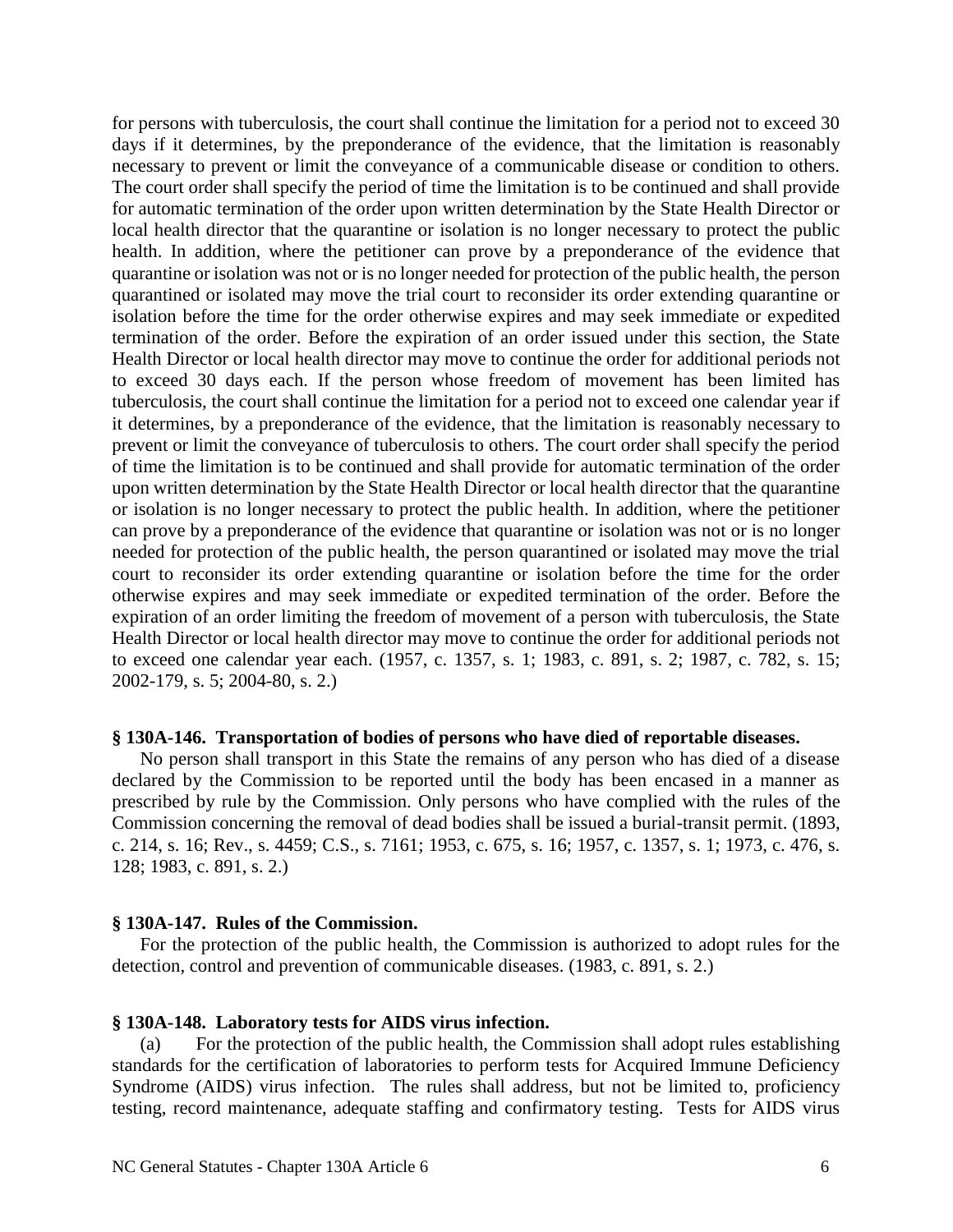infection shall be performed only by laboratories certified pursuant to this subsection and only on specimens submitted by a physician licensed to practice medicine. This subsection shall not apply to testing performed solely for research purposes under the approval of an institutional review board.

(b) Prior to obtaining consent for donation of blood, semen, tissue or organs, a facility or institution seeking to obtain blood, tissue, semen or organs for transfusion, implantation, transplantation or administration shall provide the potential donor with information about AIDS virus transmission, and information about who should not donate.

(c) No blood or semen may be transfused or administered when blood from the donor has not been tested or has tested positive for AIDS virus infection by a standard laboratory test.

(d) No tissue or organs may be transplanted or implanted when blood from the donor has not been tested or has tested positive for AIDS virus infection by a standard laboratory test unless consent is obtained from the recipient, or from the recipient's guardian or a responsible adult relative of the recipient if the recipient is not competent to give such consent.

(e) Any facility or institution that obtains or transfuses, implants, transplants, or administers blood, tissue, semen, or organs shall be immune from civil or criminal liability that otherwise might be incurred or imposed for transmission of AIDS virus infection if the provisions specified in subsections (b), (c), and (d) of this section have been complied with.

(f) Specimens may be tested for AIDS virus infection for research or epidemiologic purposes without consent of the person from whom the specimen is obtained if all personal identifying information is removed from the specimen prior to testing.

(g) Persons tested for AIDS virus infection shall be notified of test results and counseled appropriately. This subsection shall not apply to tests performed by or for entities governed by Article 39 of Chapter 58 of the General Statutes, the Insurance Information and Privacy Protection Act, provided that said entities comply with the notice requirements thereof.

(h) The Commission may authorize or require laboratory tests for AIDS virus infection when necessary to protect the public health.

A test for AIDS virus infection may also be performed upon any person solely by order of a physician licensed to practice medicine in North Carolina who is rendering medical services to that person when, in the reasonable medical judgment of the physician, the test is necessary for the appropriate treatment of the person; however, the person shall be informed that a test for AIDS virus infection is to be conducted, and shall be given clear opportunity to refuse to submit to the test prior to it being conducted, and further if informed consent is not obtained, the test may not be performed. A physician may order a test for AIDS virus infection without the informed consent of the person tested if the person is incapable of providing or incompetent to provide such consent, others authorized to give consent for the person are not available, and testing is necessary for appropriate diagnosis or care of the person.

An unemancipated minor may be tested for AIDS virus infection without the consent of the parent or legal guardian of the minor when the parent or guardian has refused to consent to such testing and there is reasonable suspicion that the minor has AIDS virus or HIV infection or that the child has been sexually abused.

(i) Except as provided in this section, no test for AIDS virus infection shall be required, performed or used to determine suitability for continued employment, housing or public services, or for the use of places of public accommodation as defined in G.S. 168A-3(8), or public transportation.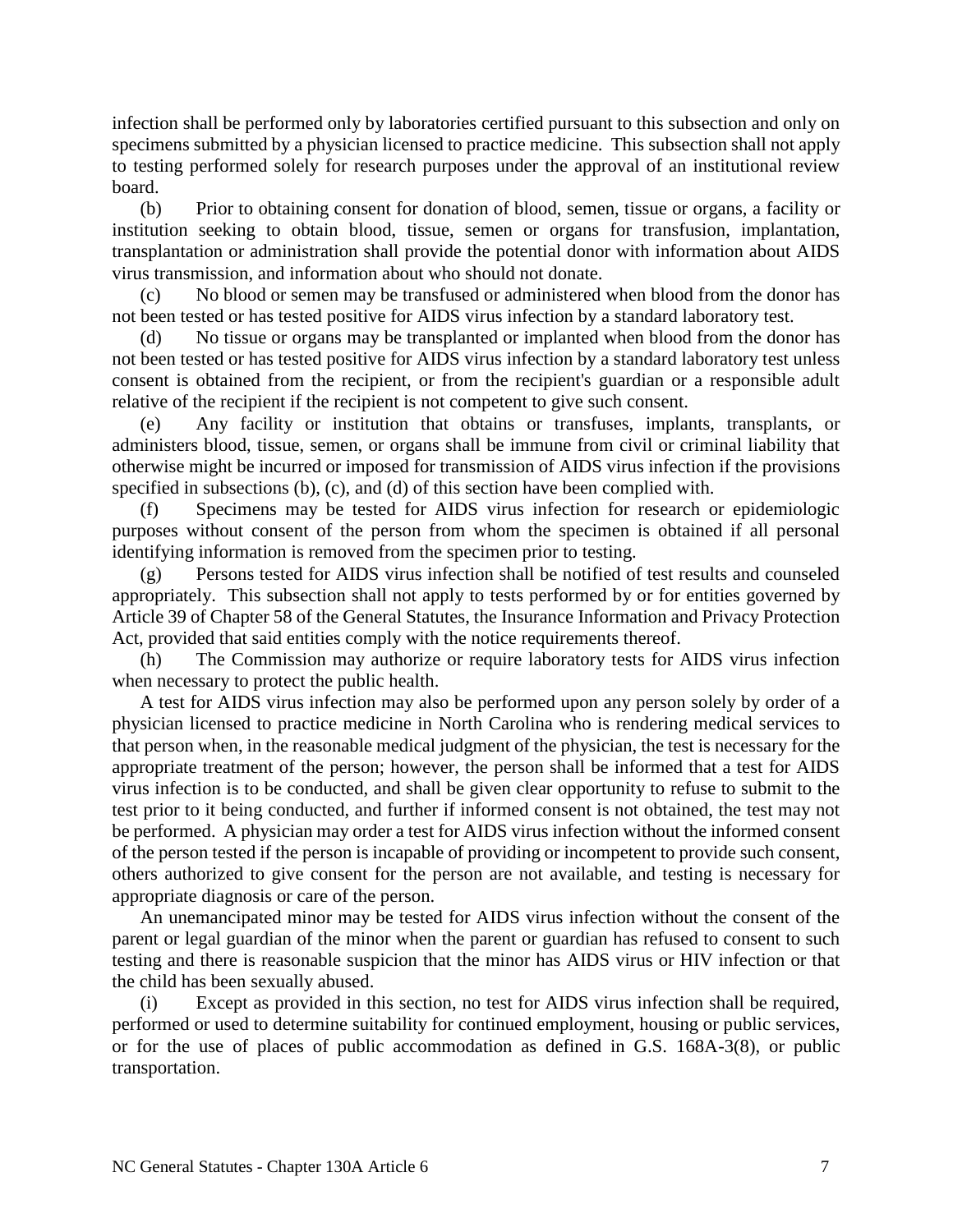Further it shall be unlawful to discriminate against any person having AIDS virus or HIV infection on account of that infection in determining suitability for continued employment, housing, or public services, or for the use of places of public accommodation, as defined in G.S. 168A-3(8), or public transportation.

Any person aggrieved by an act or discriminatory practice prohibited by this subsection relating to housing shall be entitled to institute a civil action pursuant to G.S. 41A-7 of the State Fair Housing Act. Any person aggrieved by an act or discriminatory practice prohibited by this subsection other than one relating to housing may bring a civil action to enforce rights granted or protected by this subsection.

The action shall be commenced in superior court in the county where the alleged discriminatory practice or prohibited conduct occurred or where the plaintiff or defendant resides. Such action shall be tried to the court without a jury. Any relief granted by the court shall be limited to declaratory and injunctive relief, including orders to hire or reinstate an aggrieved person or admit such person to a labor organization.

In a civil action brought to enforce provisions of this subsection relating to employment, the court may award back pay. Any such back pay liability shall not accrue from a date more than two years prior to the filing of an action under this subsection. Interim earnings or amounts earnable with reasonable diligence by the aggrieved person shall operate to reduce the back pay otherwise allowable. In any civil action brought under this subsection, the court, in its discretion, may award reasonable attorney's fees to the substantially prevailing party as a part of costs.

A civil action brought pursuant to this subsection shall be commenced within 180 days after the date on which the aggrieved person became aware or, with reasonable diligence, should have become aware of the alleged discriminatory practice or prohibited conduct.

Nothing in this section shall be construed so as to prohibit an employer from:

- (1) Requiring a test for AIDS virus infection for job applicants in preemployment medical examinations required by the employer;
- (2) Denying employment to a job applicant based solely on a confirmed positive test for AIDS virus infection;
- (3) Including a test for AIDS virus infection performed in the course of an annual medical examination routinely required of all employees by the employer; or
- (4) Taking the appropriate employment action, including reassignment or termination of employment, if the continuation by the employee who has AIDS virus or HIV infection of his work tasks would pose a significant risk to the health of the employee, coworkers, or the public, or if the employee is unable to perform the normally assigned duties of the job.
- (j) It shall not be unlawful for a licensed health care provider or facility to:
	- (1) Treat a person who has AIDS virus or HIV infection differently from persons who do not have that infection when such treatment is appropriate to protect the health care provider or employees of the provider or employees of the facility while providing appropriate care for the person who has the AIDS virus or HIV infection; or
	- (2) Refer a person who has AIDS virus or HIV infection to another licensed health care provider or facility when such referral is for the purpose of providing more appropriate treatment for the person with AIDS virus or HIV infection. (1987, c. 782, s. 16; 1989, c. 698, s. 1; 1991, c. 720, s. 78.)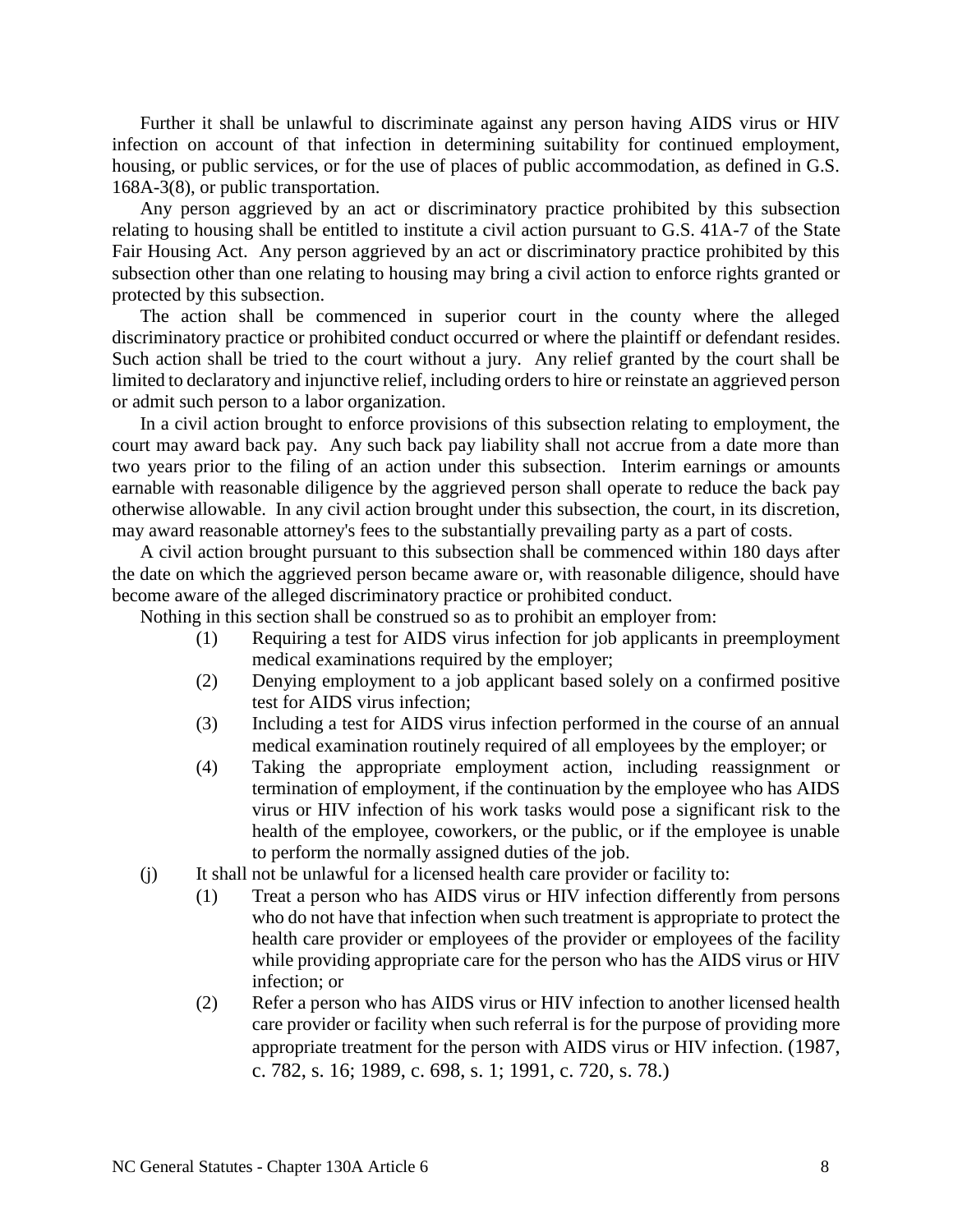**§ 130A-149:** Recodified as G.S. 130A-479 by Session Laws 2002-179, s. 2, effective October 1, 2002.

### Part 1A. Health Care-Associated Infections.

## **§ 130A-150. Statewide surveillance and reporting system.**

(a) By December 31, 2011, the Department, in consultation with the State HAI Advisory Group and in accordance with rules adopted by the Commission pursuant to subsection (b) of this section, shall establish a statewide surveillance and reporting system for specified health care-associated infections.

(b) The Commission shall adopt rules necessary to implement the statewide surveillance and reporting system established pursuant to subsection (a) of this section. The rules shall specify uniform standards for surveillance and reporting of specified health care-associated infections under the statewide surveillance and reporting system. The uniform standards shall include at least all of the following:

- (1) A preference for electronic surveillance of specified health care-associated infections to the greatest extent practicable.
- (2) A requirement for electronic reporting of specified health care-associated infections.

(c) Each hospital, as defined in G.S. 131E-76(3), is subject to the statewide surveillance and reporting system established in accordance with subsection (a) of this section and shall be responsible for health care-associated infections surveillance and reporting of specified health care-associated infections data to the Department through the Centers for Disease Control and Prevention National Health Care Safety Network.

(d) The Department shall release to the public aggregated and provider-specific data on health care-associated infections that does not contain social security numbers or other personal identifying information only if it deems the release of this data to be reliable and necessary to protect the public's health.

(e) Repealed by Session Laws 2013-360, s. 12A.8(d), effective July 1, 2013. (2011-386, ss. 1, 2; 2013-360, s. 12A.8(d).)

## **§ 130A-151. Reserved for future codification purposes.**

## Part 2. Immunization.

### **§ 130A-152. Immunization required.**

(a) Every child present in this State shall be immunized against diphtheria, tetanus, whooping cough, poliomyelitis, red measles (rubeola) and rubella. In addition, every child present in this State shall be immunized against any other disease upon a determination by the Commission that the immunization is in the interest of the public health. Every parent, guardian, person in loco parentis and person or agency, whether governmental or private, with legal custody of a child shall have the responsibility to ensure that the child has received the required immunization at the age required by the Commission. If a child has not received the required immunizations by the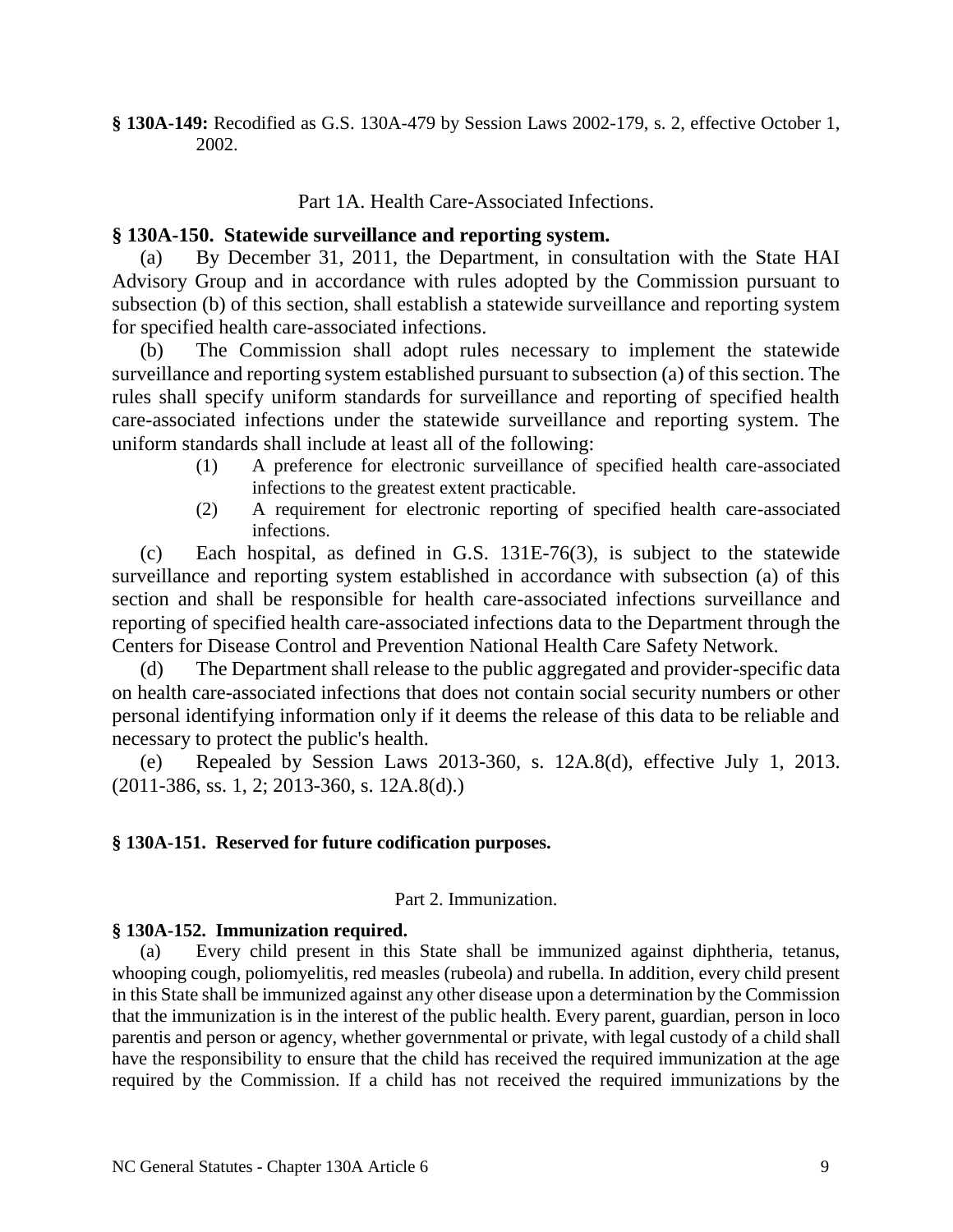specified age, the responsible person shall obtain the required immunization for the child as soon as possible after the lack of the required immunization is determined.

(b) Repealed by Session Laws 2002-179, s. 10, effective October 1, 2002.

(c) The Commission shall adopt and the Department shall enforce rules concerning the implementation of the immunization program. The rules shall provide for:

- (1) The child's age at administration of each vaccine;
- (2) The number of doses of each vaccine;
- (3) Exemptions from the immunization requirements where medical practice suggests that immunization would not be in the best health interests of a specific category of children;
- (4) The procedures and practices for administering the vaccine; and
- (5) Redistribution of vaccines provided to local health departments.

(c1) The Commission for Public Health shall, pursuant to G.S. 130A-152 and G.S. 130A-433, adopt rules establishing reasonable fees for the administration of vaccines and rules limiting the requirements that can be placed on children, their parents, guardians, or custodians as a condition for receiving vaccines provided by the State. These rules shall become effective January 1, 1994.

(d) Only vaccine preparations which meet the standards of the United States Food and Drug Administration or its successor in licensing vaccines and are approved for use by the Commission may be used.

(e) When the Commission requires immunization against a disease not listed in paragraph (a) of this section, or requires an additional dose of a vaccine, the Commission is authorized to exempt from the new requirement children who are or who have been enrolled in school (K-12) on or before the effective date of the new requirement. (1957, c. 1357, s. 1; 1971, c. 191; 1973, c. 476, s. 128; c. 632, s. 1; 1975, c. 84; 1977, c. 160; 1979, c. 56, s. 1; 1983, c. 891, s. 2; 1985, c. 158; 1993, c. 321, s. 281(a); 2002-179, s. 10; 2007-182, s. 2.)

# **§ 130A-153. Obtaining immunization; reporting by local health departments; access to immunization information in patient records; immunization of minors.**

(a) The required immunization may be obtained from a physician licensed to practice medicine, from a local health department, or in the case of a person at least 18 years of age, from an immunizing pharmacist. Local health departments shall administer required and State-supplied immunizations at no cost to uninsured or underinsured patients with family incomes below two hundred percent (200%) of the federal poverty level. A local health department may redistribute these vaccines only in accordance with the rules of the Commission.

(b) Local health departments shall file monthly immunization reports with the Department. The report shall be filed on forms prepared by the Department and shall state, at a minimum, each patient's age and the number of doses of each type of vaccine administered.

(c) Immunization certificates and information concerning immunizations contained in medical or other records shall, upon request, be shared with the Department, local health departments, an immunizing pharmacist, and the patient's attending physician. In addition, an insurance institution, agent, or insurance support organization, as those terms are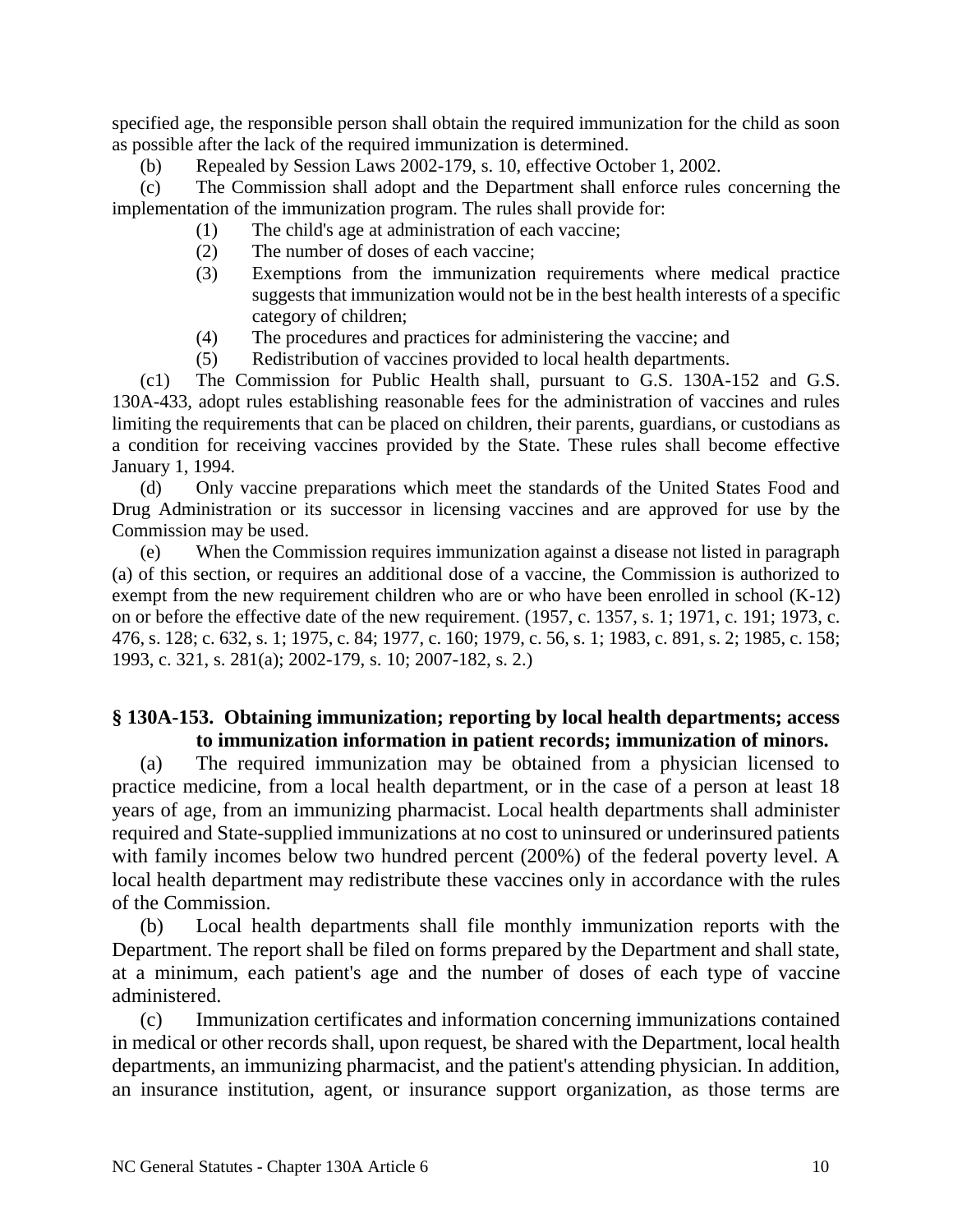defined in G.S. 58-39-15, may share immunization information with the Department. The Commission may, for the purpose of assisting the Department in enforcing this Part, provide by rule that other persons may have access to immunization information, in whole or in part.

(d) A physician or local health department may immunize a minor with the consent of a parent, guardian, or person standing in loco parentis to the minor. A physician or local health department may also immunize a minor who is presented for immunization by an adult who signs a statement that he or she is authorized by a parent, guardian, or person standing in loco parentis to the minor to obtain the immunization for the minor. (1957, c. 1357, s. 1; 1959, c. 177; 1965, c. 652; 1971, c. 191; 1973, c. 476, s. 128; 1979, c. 56, s. 1; 1983, c. 891, s. 2; 1985, c. 743, ss. 1, 2; 1993, c. 134, s. 1; 1999-110, s. 2; 2009-451, s. 10.29A(a); 2010-31, s. 10.13(b); 2013-246, s. 5.)

# **§ 130A-154. Certificate of immunization.**

(a) A physician or local health department administering a required vaccine shall give a certificate of immunization to the person who presented the child for immunization. The certificate shall state the name of the child, the name of the child's parent, guardian, or person responsible for the child obtaining the required immunization, the address of the child and the parent, guardian or responsible person, the date of birth of the child, the sex of the child, the number of doses of the vaccine given, the date the doses were given, the name and address of the physician or local health department administering the required immunization and other relevant information required by the Commission.

(b) Except as otherwise provided in this subsection, a person who received immunizations in a state other than North Carolina shall present an official certificate or record of immunization to the child care facility, school (K-12), or college or university. This certificate or record shall state the person's name, address, date of birth, and sex; the type and number of doses of administered vaccine; the dates of the first MMR and the last DTP and polio; the name and address of the physician or local health department administering the required immunization; and other relevant information required by the Commission. (1957, c. 1357, s. 1; 1959, c. 177; 1965, c. 652; 1971, c. 191; 1979, c. 56, s. 1; 1983, c. 891, s. 2; 1999-110, s. 3.)

# **§ 130A-155. Submission of certificate to child care facility, preschool and school authorities; record maintenance; reporting.**

(a) No child shall attend a school (pre K-12), whether public, private or religious, a child care facility as defined in G.S. 110-86(3), unless a certificate of immunization indicating that the child has received the immunizations required by G.S. 130A-152 is presented to the school or facility. The parent, guardian, or responsible person must present a certificate of immunization on the child's first day of attendance to the principal of the school or operator of the facility, as defined in G.S. 110-86(7). If a certificate of immunization is not presented on the first day, the principal or operator shall present a notice of deficiency to the parent, guardian or responsible person. The parent, guardian or responsible person shall have 30 calendar days from the first day of attendance to obtain the required immunization for the child. If the administration of vaccine in a series of doses given at medically approved intervals requires a period in excess of 30 calendar days, additional days upon certification by a physician may be allowed to obtain the required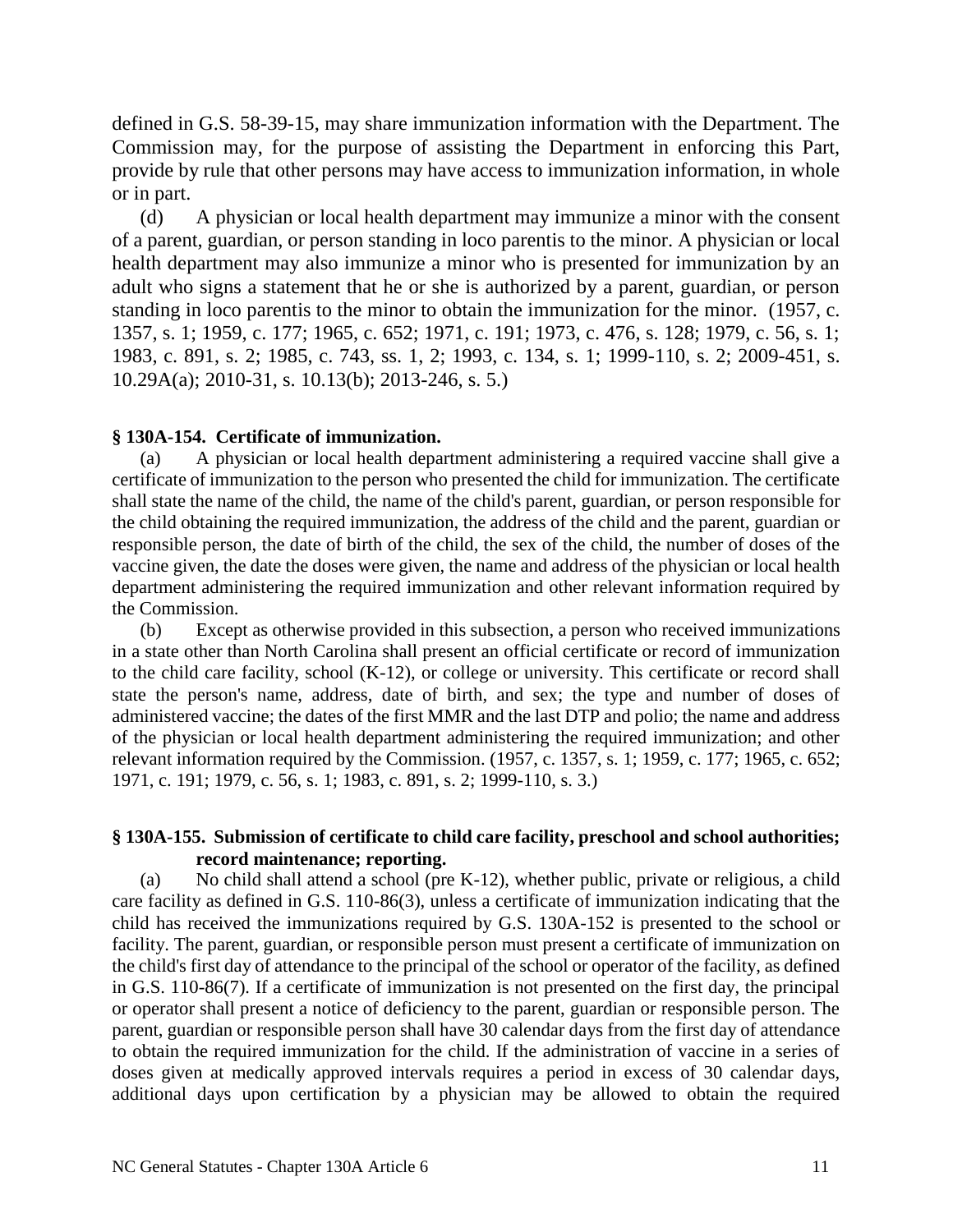immunization. Upon termination of 30 calendar days or the extended period, the principal or operator shall not permit the child to attend the school or facility unless the required immunization has been obtained.

(b) The school or child care facility shall maintain on file immunization records for all children attending the school or facility which contain the information required for a certificate of immunization as specified in G.S. 130A-154. These certificates shall be open to inspection by the Department and the local health department during normal business hours. When a child transfers to another school or facility, the school or facility which the child previously attended shall, upon request, send a copy of the child's immunization record at no charge to the school or facility to which the child has transferred.

(c) The school shall file an annual immunization report with the Department by November 1. The child care facility shall file an immunization report annually with the Department. The report shall be filed on forms prepared by the Department and shall state the number of children attending the school or facility, the number of children who had not obtained the required immunization within 30 days of their first attendance, the number of children who received a medical exemption and the number of children who received a religious exemption.

(d) Any adult who attends school (pre K-12), whether public, private or religious, shall obtain the immunizations required in G.S. 130A-152 and shall present to the school a certificate in accordance with this section. The physician or local health department administering a required vaccine to the adult shall give a certificate of immunization to the person. The certificate shall state the person's name, address, date of birth and sex; the number of doses of the vaccine given; the date the doses were given; the name and addresses of the physician or local health department administering the required immunization; and other relevant information required by the Commission. (1957, c. 1357, s. 1; 1959, c. 177; 1965, c. 652; 1971, c. 191; 1973, c. 632, s. 2; 1979, c. 56, s. 1; 1981, c. 44; 1983, c. 891, s. 2; 1997-506, s. 47; 1999-110, s. 4; 2007-187, s. 2.)

# **§ 130A-155.1. Submission of certificate to college or universities.**

(a) Except as otherwise provided in this section, no person shall attend a college or university, whether public, private, or religious, unless a certificate of immunization or a record of immunization from a high school located in North Carolina indicating that the person has received immunizations required by G.S. 130A-152 is presented to the college or university. The person shall present a certificate or record of immunization on or before the date the person first registers for a quarter or semester during which the student will reside on the campus or first registers for more than four traditional day credit hours to the registrar of the college or university. If a certificate or record of immunization is not in the possession of the college or university on the date of first registration, the college or university shall present a notice of deficiency to the student. The student shall have 30 calendar days from the date of the student's first registration to obtain the required immunization. If immunization requires a series of doses and the period necessary to give the vaccine at standard intervals extends beyond the date of the first registration, the student shall be allowed to attend the college or university upon written certification by a physician that the standard series is in progress. The physician shall state the time period needed to complete the series. Upon termination of this time period, the college or university shall not permit the student to continue in attendance unless the required immunization has been obtained.

(b) The college or university shall maintain on file immunization records for all students attending the school which contain the information required for a certificate of immunization as specified in G.S. 130A-154. These certificates shall be open to inspection by the Department and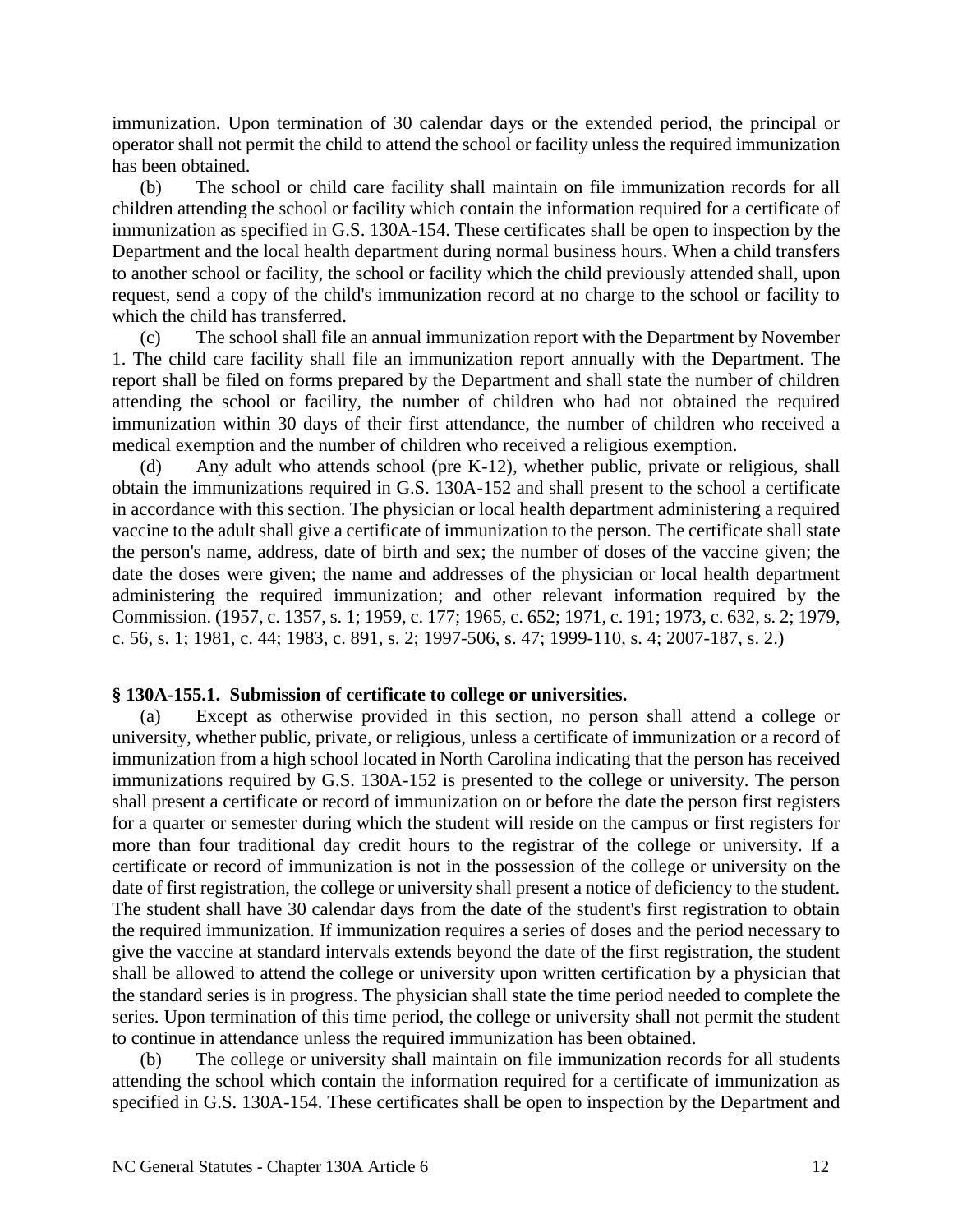the local health department during normal business hours. When a student transfers to another college or university, the college or university which the student previously attended shall, upon request, send a copy of the student's immunization record at no charge to the college or university to which the student has transferred.

(c) Within 60 calendar days after the commencement of a new school year, the college or university shall file an immunization report with the Department. The report shall be filed on forms prepared by the Department and shall state the number of students attending the school or facility, the number of students who had not obtained the required immunization within 30 days of their first attendance, the number of students who received a medical exemption and the number of students who received a religious exemption.

- (d) Repealed by Session Laws 1999-110, s. 5.
- (e) The provisions of this section shall not apply to:
	- (1) Educational institutions established under Chapter 115D of the General Statutes.
	- (2) Students residing off-campus and registering for any combination of:
		- a. Off-campus courses.
		- b. Evening courses.
		- c. Weekend courses.
		- d. No more than four traditional day credit hours in on-campus courses. (1985, c. 692, s. 1; 1987, c. 782, s. 17; 1991, c. 381, s. 1; 1999-110, s. 5; 2007-99, s. 1.)

### **§ 130A-156. Medical exemption.**

The Commission for Public Health shall adopt by rule medical contraindications to immunizations required by G.S. 130A-152. If a physician licensed to practice medicine in this State certifies that a required immunization is or may be detrimental to a person's health due to the presence of one of the contraindications adopted by the Commission, the person is not required to receive the specified immunization as long as the contraindication persists. The State Health Director may, upon request by a physician licensed to practice medicine in this State, grant a medical exemption to a required immunization for a contraindication not on the list adopted by the Commission. (1957, c. 1357, s. 1; 1959, c. 177; 1965, c. 652; 1971, c. 191; 1979, c. 56, s. 1; 1983, c. 891, s. 2; 1987, c. 782, s. 18; 1989, c. 122; 1999-110, s. 6; 2007-182, s. 2.)

## **§ 130A-157. Religious exemption.**

If the bona fide religious beliefs of an adult or the parent, guardian or person in loco parentis of a child are contrary to the immunization requirements contained in this Chapter, the adult or the child shall be exempt from the requirements. Upon submission of a written statement of the bona fide religious beliefs and opposition to the immunization requirements, the person may attend the college, university, school or facility without presenting a certificate of immunization. (1957, c. 1357, s. 1; 1959, c. 177; 1965, c. 652; 1971, c. 191; 1979, c. 56, s. 1; 1983, c. 891, s. 2; 1985, c. 692, s. 2; 2002-179, s. 17.)

### **§ 130A-158. Restitution required when vaccine spoiled due to provider negligence.**

Immunization program providers shall be liable for restitution to the State for the cost of replacement vaccine when vaccine in the provider's inventory has become spoiled or unstable due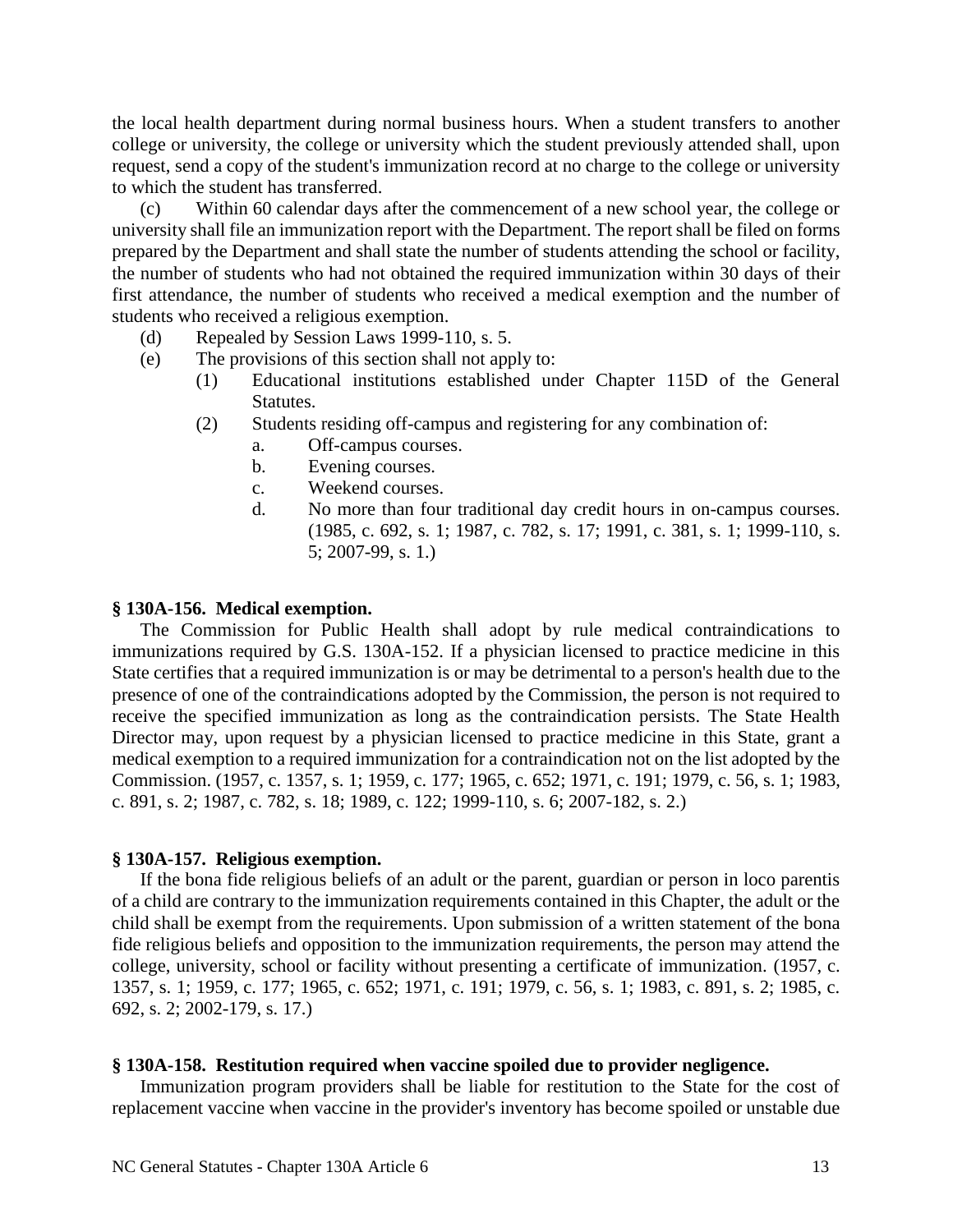to the provider's negligence and unreasonable failure to properly handle or store the vaccine. (2001-424, s. 21.86(a).)

**§ 130A-159. Reserved for future codification purposes.**

Part 3. Venereal Disease.

**§§ 130A-160 through 130A-166: Repealed by Session Laws 1991, c. 225, s. 2.**

**§§ 130A-167 through 130A-170. Reserved for future codification purposes.**

Part 4. Inflammation of Eyes of Newborn.

**§ 130A-171: Repealed**.

**§ 130A-172: Repealed**.

**§ 130A-173: Repealed**.

**§ 130A-174: Repealed**.

**§ 130A-175. Reserved for future codification purposes.**

**§ 130A-176. Reserved for future codification purposes.**

Part 5. Tuberculosis.

**§ 130A-177: Repealed**.

**§ 130A-178: Repealed**.

**§ 130A-179. Repealed by Session Laws 1987, c. 782, s. 20.**

**§§ 130A-180 through 130A-183. Reserved for future codification purposes.**

Part 6. Rabies.

**§ 130A-184. Definitions.** The following definitions apply in this Part: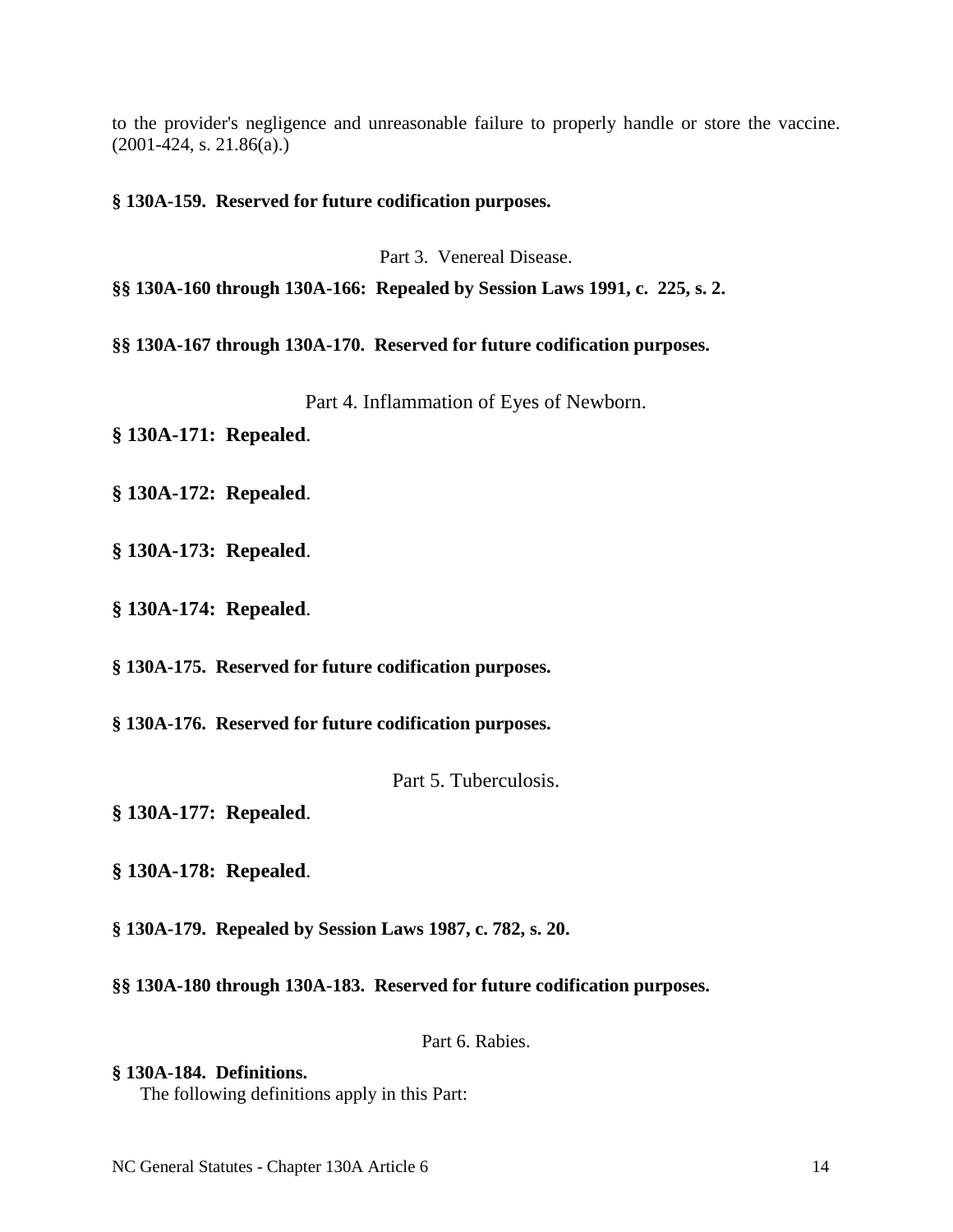- (1) Animal Control Officer. A city or county employee whose responsibility includes animal control. The term "Animal Control Officer" also includes agents of a private organization that is operating an animal shelter under contract with a city or county whenever those agents are performing animal control functions at the shelter.
- (2) Cat. A domestic feline of the genus and species Felis catus.
- (3) Certified rabies vaccinator. A person appointed and certified to administer rabies vaccine to animals in accordance with this Part.
- (4) Dog. A domestic canine of the genus, species, and subspecies Canis lupus familiaris.
- (4a) Feral. An animal that is not socialized.
- (4b) Ferret. A domestic mammal of the genus, species, and subspecies Mustela putorius furo.
- (5) Rabies vaccine. An animal rabies vaccine licensed by the United States Department of Agriculture and approved for use in this State by the Commission.
- (6) State Public Heath Veterinarian. A person appointed by the Secretary to direct the State public health veterinary program.
- (6a) Stray. An animal that meets both of the following conditions:
	- a. Is beyond the limits of confinement or lost.
	- b. Is not wearing any tags, microchips, tattoos, or other methods of identification.
- (7) Vaccination. The administration of rabies vaccine by a person authorized to administer it under G.S. 130A-185. (1935, c. 122, s. 1; 1949, c. 645, s. 1; 1953, c. 876, s. 1; 1957, c. 1357, s. 3; 1973, c. 476, s. 128; 1983, c. 891, s. 2; 2009-304, s. 2; 2009-327, s. 1.)

# **§ 130A-185. Vaccination required.**

Vaccination required. – The owner of an animal listed in this subsection over four months of age shall have the animal vaccinated against rabies:

- (1) Cat.
- (2) Dog.
- (3) Ferret.

(b) Vaccination. – Only animal rabies vaccine licensed by the United States Department of Agriculture and approved by the Commission shall be used on animals in this State. A rabies vaccine may only be administered by one or more of the following:

- (1) A licensed veterinarian.
- (2) A registered veterinary technician under the direct supervision of a licensed veterinarian.
- (3) A certified rabies vaccinator. (1935, c. 122, s. 1; 1941, c. 259, s. 2; 1953, c. 876, s. 2; 1973, c. 476, s. 128; 1983, c. 891, s. 2; 2009-327, s. 2.)

# **§ 130A-186. Appointment and certification of certified rabies vaccinator.**

In those counties where licensed veterinarians are not available to participate in all scheduled county rabies control clinics, the local health director shall appoint one or more persons for the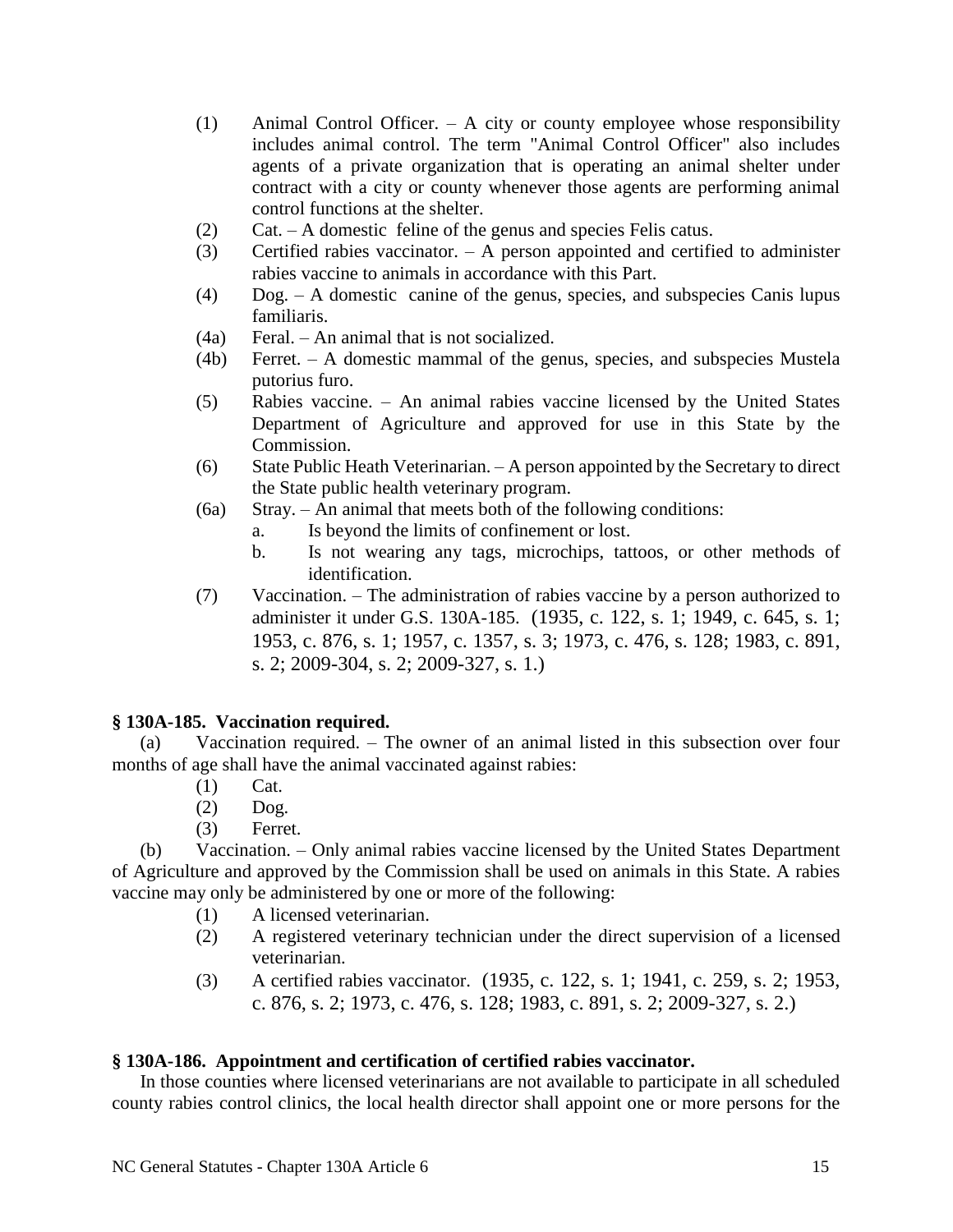purpose of administering rabies vaccine to animals in that county. Whether or not licensed veterinarians are available, the local health director may appoint one or more persons for the purpose of administering rabies vaccine to animals in their county and these persons will make themselves available to participate in the county rabies control program. The State Public Health Veterinarian shall provide at least four hours of training to those persons appointed by the local health director to administer rabies vaccine. Upon satisfactory completion of the training, the State Public Health Veterinarian shall certify in writing that the appointee has demonstrated a knowledge and procedure acceptable for the administration of rabies vaccine to animals. A certified rabies vaccinator shall be authorized to administer rabies vaccine to animals in the county until the appointment by the local health director has been terminated. (1935, c. 122, s. 3; 1941, c. 259, s. 3; 1953, c. 876, s. 3; 1957, c. 1357, s. 4; 1983, c. 891, s. 2.)

# **§ 130A-187. County rabies vaccination clinics.**

(a) Local Clinics. – The local health director shall organize or assist other county departments to organize at least one countywide rabies vaccination clinic per year for the purpose of vaccinating animals required to be vaccinated under this Part. Public notice of the time and place of rabies vaccination clinics shall be published in a newspaper having general circulation within the area.

(b) Fee. – The county board of commissioners may establish a fee to be charged for a rabies vaccination given at a county rabies vaccination clinic. The fee amount may consist of the following:

- (1) A charge for administering and storing the vaccine, not to exceed ten dollars (\$10.00).
- (2) The actual cost of the rabies vaccine, the vaccination certificate, and the rabies vaccination tag. (1983, c. 891, s. 2; 1987, c. 219; 2009-327, s. 3.)

**§ 130A-188:** Repealed by Session Laws 2009-327, s. 4, effective October 1, 2009.

# **§ 130A-189. Rabies vaccination certificates.**

A person who administers a rabies vaccine shall complete a rabies vaccination certificate. The Commission shall adopt rules specifying the information that must be included on the certificate. An original rabies vaccination certificate shall be given to the owner of the animal that receives the rabies vaccine. A copy of the rabies vaccination certificate shall be retained by the licensed veterinarian or the certified rabies vaccinator. A copy shall also be given to the county agency responsible for animal control, provided the information given to the county agency shall not be used for commercial purposes. (1935, c. 122, s. 6; 1941, c. 259, s. 5; 1959, c. 352; 1983, c. 891, s. 2; 1993, c. 245, s. 1; 2009-327, s. 5.)

# **§ 130A-190. Rabies vaccination tags.**

(a) Issuance. – A person who administers a rabies vaccine shall issue a rabies vaccination tag to the owner of the animal. The rabies vaccination tag shall show the year issued, a vaccination number, the words "North Carolina" or the initials "N.C." and the words "rabies vaccine." Dogs shall wear rabies vaccination tags at all times. Cats and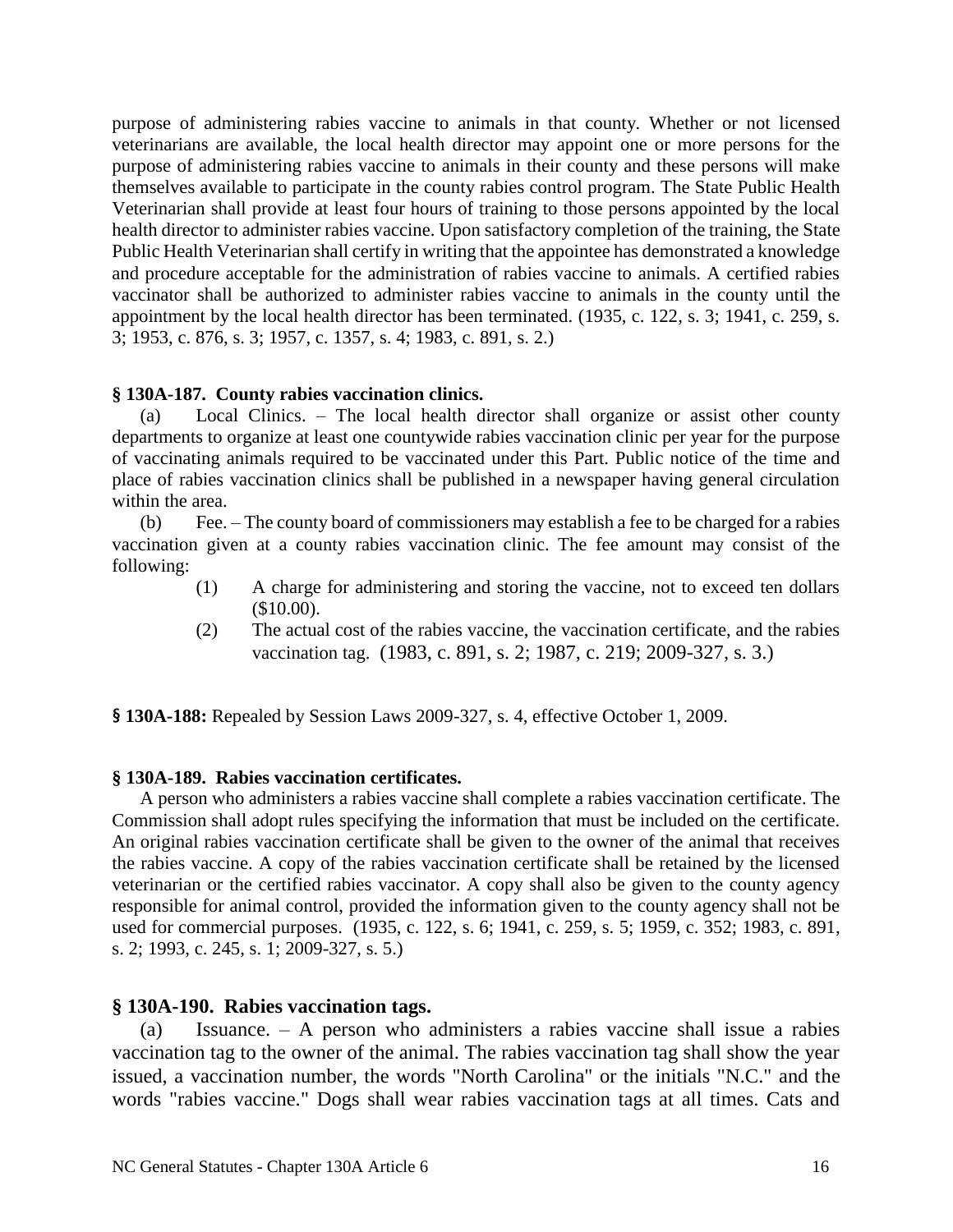ferrets must wear rabies vaccination tags unless they are exempt from wearing the tags by local ordinance.

(b) Fee. – Rabies vaccination tags, links, and rivets may be obtained from the Department of Health and Human Services. The Secretary is authorized to collect a fee for the rabies tags, links, and rivets in accordance with this subsection. The fee for each tag is the sum of the following:

- (1) The actual cost of the rabies tag, links, and rivets.
- (2) Transportation costs.
- (3) Fifteen cents (15 $\varphi$ ). This portion of the fee shall be used to fund rabies education and prevention programs.
- (4) Repealed by Session Laws 2010-31, s. 11.4(h), effective October 1, 2010.

(c) Repealed by Session Laws 2007-487, s. 1, effective January 1, 2008. (1935, c. 122, s. 6; 1941, c. 259, s. 5; 1959, c. 352; 1983, c. 891, s. 2; 1997-69, s. 1; 2000-163, s. 2; 2007-487, s. 1; 2009-327, s. 6; 2010-31, s. 11.4(h).)

# **§ 130A-191. Possession and distribution of rabies vaccine.**

It shall be unlawful for persons other than licensed veterinarians, certified rabies vaccinators and persons engaged in the distribution of rabies vaccine to possess rabies vaccine. Persons engaged in the distribution of vaccines may distribute, sell and offer to sell rabies vaccine only to licensed veterinarians and certified rabies vaccinators. (1987, c. 218.)

# **§ 130A-192. Animals not wearing required rabies vaccination tags.**

(a) The Animal Control Officer shall canvass the county to determine if there are any animals not wearing the required rabies vaccination tag. If an animal required to wear a tag is found not wearing one, the Animal Control Officer shall check to see if the owner's identification can be found on the animal. If the animal is wearing an owner identification tag with information enabling the owner of the animal to be contacted, or if the Animal Control Officer otherwise knows who the owner is, the Animal Control Officer shall notify the owner in writing to have the animal vaccinated against rabies and to produce the required rabies vaccination certificate to the Animal Control Officer within three days of the notification. If the animal is not wearing an owner identification tag and the Animal Control Officer does not otherwise know who the owner is, the Animal Control Officer may impound the animal. The duration of the impoundment of these animals shall be established by the county board of commissioners, but the duration shall not be less than 72 hours. During the impoundment period, the Animal Control Officer shall make a reasonable effort to locate the owner of the animal. If the Animal Control Officer has access at no cost or at a reasonable cost to a microchip scanning device, the Animal Control Officer shall scan the animal and utilize any information that may be available through a microchip to locate the owner of the animal, if possible. If the animal is not reclaimed by its owner during the impoundment period, the animal shall be disposed of in one of the following manners: returned to the owner; adopted as a pet by a new owner; or put to death by a procedure approved by rules adopted by the Department of Agriculture and Consumer Services or, in the absence of such rules, by a procedure approved by the American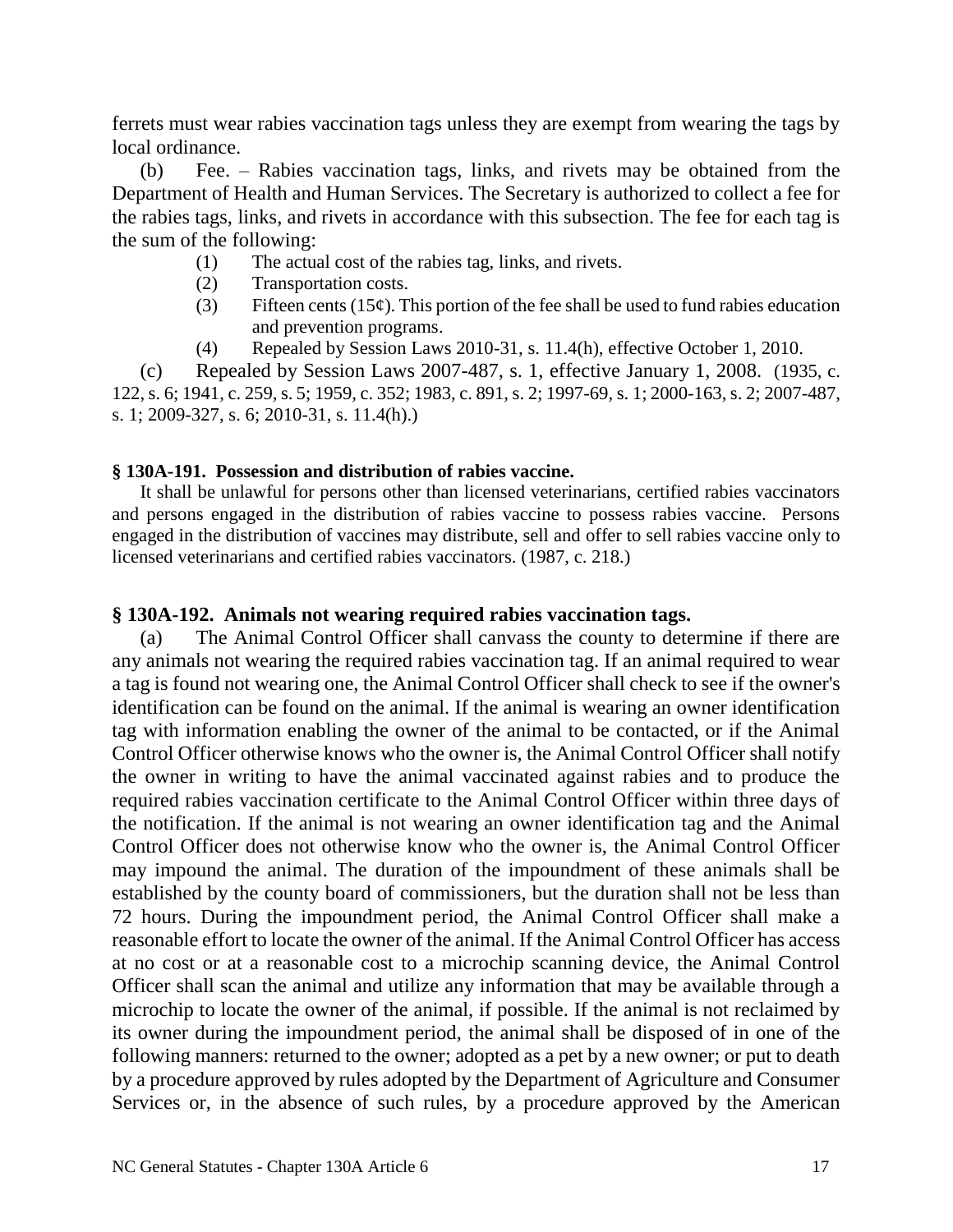Veterinary Medical Association, the Humane Society of the United States or of the American Humane Association.

(a1) Before an animal may be put to death, it shall be made available for adoption as provided in G.S. 19A-32.1.

(a2) Repealed by Session Laws 2013-377, s. 3, effective July 29, 2013.

(a3) The Animal Control Officer shall maintain a record of all animals impounded under this section which shall include the date of impoundment, the length of impoundment, the method of disposal of the animal and the name of the person or institution to whom any animal has been released.

(b) through (e) Repealed by Session Laws 2013-377, s. 3, effective July 29, 2013. (1935, c. 122, s. 8; 1983, c. 891, s. 2; 2009-304, s. 1; 2009-327, s. 7; 2013-377, s. 3.)

## **§ 130A-193. Vaccination and confinement of animals brought into this State.**

(a) Vaccination Required. – An animal brought into this State that is required to be vaccinated under this Part shall immediately be securely confined and shall be vaccinated against rabies within one week after entry. The animal shall remain confined for two weeks after vaccination.

- (b) Exceptions. The provisions of subsection (a) shall not apply to:
	- (1) An animal brought into this State for exhibition purposes if the animal is confined and not permitted to run at large.
	- (2) An animal brought into this State accompanied by a certificate issued by a licensed veterinarian showing that the animal is apparently free from and has not been exposed to rabies and that the animal is currently vaccinated against rabies. (1935, c. 122, s. 11; 1983, c. 891, s. 2; 2009-327, s. 8.)

## **§ 130A-194. Quarantine of districts infected with rabies.**

An area may be declared under quarantine against rabies by the local health director when the disease exists to the extent that the lives of persons are endangered. When quarantine is declared, each animal in the area that is required to be vaccinated under this Part shall be confined on the premises of the owner or in a veterinary hospital unless the animal is on a leash or under the control and in the sight of a responsible adult. (1935, c. 122, s. 12; 1941, c. 259, s. 9; 1949, c. 645, s. 3; 1953, c. 876, s. 8; 1957, c. 1357, s. 8; 1983, c. 891, s. 2; 2009-327, s. 9.)

### **§ 130A-195. Destroying stray or feral animals in quarantine districts.**

When quarantine has been declared and stray or feral animals continue to run uncontrolled in the area, any peace officer or Animal Control Officer shall have the right, after reasonable effort has been made to apprehend the animals, to destroy the stray or feral animals and properly dispose of their bodies. (1935, c. 122, s. 13; 1953, c. 876, s. 9; 1983, c. 891, s. 2; 2009-327, s. 10.)

### **§ 130A-196. Notice and confinement of biting animals.**

(a) Notice. – When a person has been bitten by an animal required to be vaccinated under this Part, the person or parent, guardian or person standing in loco parentis of the person, and the person owning the animal or in control or possession of the animal shall notify the local health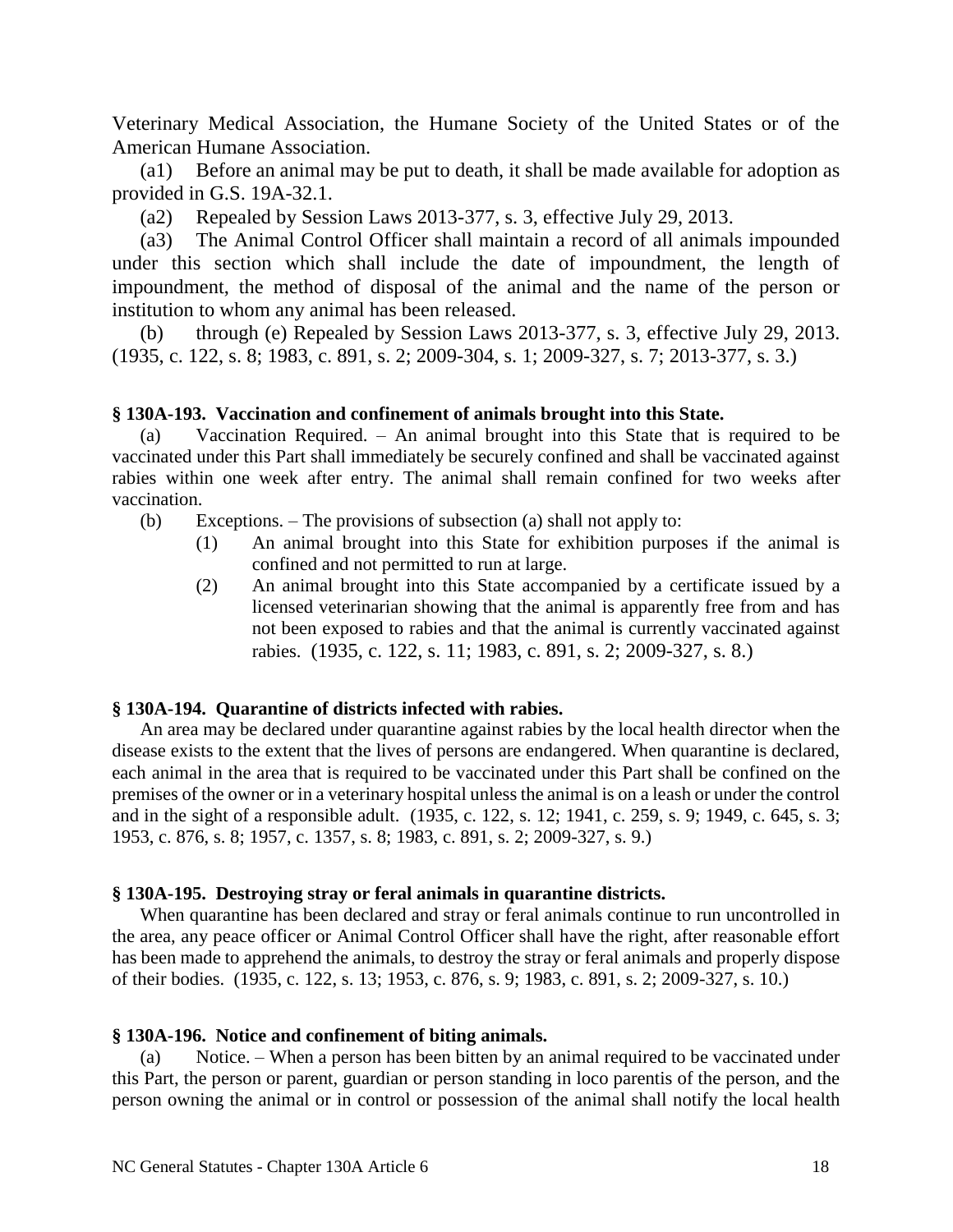director immediately and give the name and address of the person bitten and the owner of the animal. If the animal that bites a person is a stray or feral animal, the local agency responsible for animal control shall make a reasonable attempt to locate the owner of the animal. If the owner cannot be identified within 72 hours of the event, the local health director may authorize the animal be euthanized, and the head of the animal shall be immediately sent to the State Laboratory of Public Health for rabies diagnosis. If the event occurs on a weekend or State holiday the time period for owner identification shall be extended 24 hours.

A physician who attends a person bitten by an animal known to be a potential carrier of rabies shall report the incident within 24 hours to the local health director. The report must include the name, age, and sex of the person.

(b) Confinement. – When an animal required to be vaccinated under this Part bites a person, the animal shall be immediately confined for 10 days in a place designated by the local health director. The local health director may authorize a dog trained and used by a law enforcement agency to be released from confinement to perform official duties upon submission of proof that the dog has been vaccinated for rabies in compliance with this Part. After reviewing the circumstances of the particular case, the local health director may allow the owner to confine the animal on the owner's property. An owner who fails to confine an animal in accordance with the instructions of the local health director shall be guilty of a Class 2 misdemeanor. If the owner or the person who controls or possesses the animal that has bitten a person refuses to confine the animal as required by this subsection, the local health director may order seizure of the animal and its confinement for 10 days at the expense of the owner. (1935, c. 122, s. 17; 1941, c. 259, s. 11; 1953, c. 876, s. 13; 1957, c. 1357, s. 9; 1977, c. 628; 1983, c. 891, s. 2; 1985, c. 674; 1989, c. 298; 1993, c. 539, s. 950; 1994, Ex. Sess., c. 24, s. 14(c); 2009-327, s. 11.)

## **§ 130A-197. Management of dogs, cats, and ferrets exposed to rabies.**

When the local health director reasonably suspects that an animal required to be vaccinated under this Part has been exposed to the saliva or nervous tissue of a proven rabid animal or animal reasonably suspected of having rabies that is not available for laboratory diagnosis, the animal shall be considered to have been exposed to rabies. The recommendations and guidelines for rabies post-exposure management specified by the National Association of State Public Health Veterinarians in the most current edition of the Compendium of Animal Rabies Prevention and Control shall be the required control measures. (1935, c. 122, s. 14; 1953, c. 876, s. 10; 1983, c. 891, s. 2; 2000-163, s. 4; 2009-327, s. 12; 2017-106, s. 1.)

#### **§ 130A-198. Confinement.**

A person who owns or has possession of an animal which is suspected of having rabies shall immediately notify the local health director or county Animal Control Officer and shall securely confine the animal in a place designated by the local health director. The animal shall be confined for a period of 10 days. Other animals may be destroyed at the discretion of the State Public Health Veterinarian. (1935, c. 122, s. 15; c. 344; 1941, c. 259, s. 10; 1953, c. 876, s. 11; 1983, c. 891, s. 2; 2009-327, s. 13.)